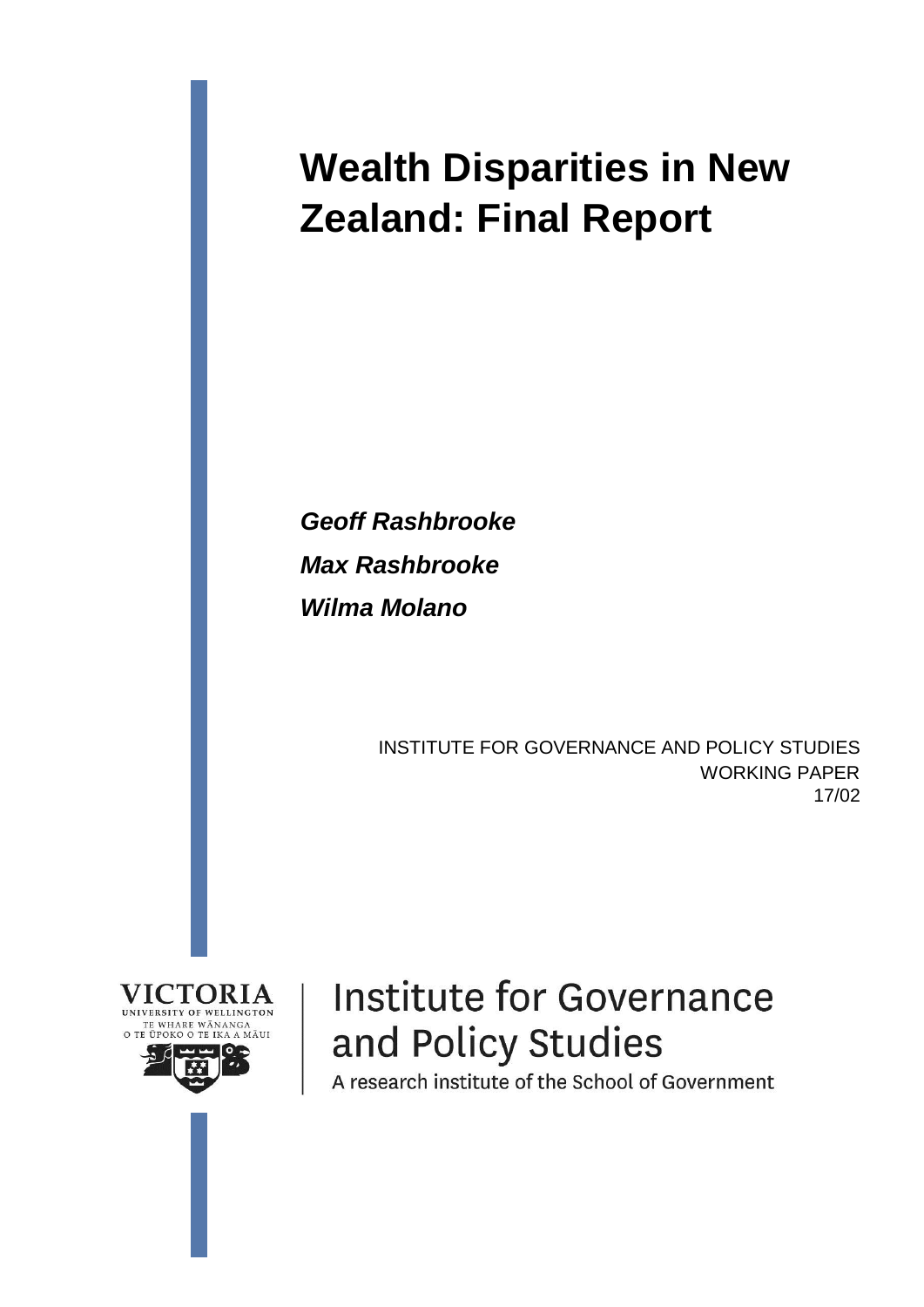| <b>INSTITUTE FOR GOVERNANCE</b><br>AND POLICY STUDIES<br><b>WORKING PAPER</b><br>17/02 |                                                                                                                                                                                                                                                                                                         |
|----------------------------------------------------------------------------------------|---------------------------------------------------------------------------------------------------------------------------------------------------------------------------------------------------------------------------------------------------------------------------------------------------------|
| <b>MONTH/YEAR</b>                                                                      | March 2017                                                                                                                                                                                                                                                                                              |
| <b>AUTHORS</b>                                                                         | <b>Geoff Rashbrooke</b><br>Max Rashbrooke<br>Wilma Molano                                                                                                                                                                                                                                               |
| <b>ACKNOWLEDGEMENTS</b>                                                                |                                                                                                                                                                                                                                                                                                         |
| <b>INSTITUTE FOR GOVERNANCE</b><br><b>AND POLICY STUDIES</b>                           | <b>School of Government</b><br>Victoria University of Wellington<br><b>PO Box 600</b><br>Wellington 6140<br>New Zealand                                                                                                                                                                                 |
|                                                                                        | For any queries relating to this working paper,<br>please contact igps@vuw.ac.nz                                                                                                                                                                                                                        |
| <b>DISCLAIMER</b>                                                                      | The views, opinions, findings, and conclusions or<br>recommendations expressed in this paper are<br>strictly those of the author. They do not necessarily<br>reflect the views of the Institute for Governance and<br>Policy Studies, the School of Government or<br>Victoria University of Wellington. |
|                                                                                        | Access to the data used in this study was provided<br>by Statistics New Zealand under conditions<br>designed to give effect to the security and<br>confidentiality provisions of the Statistics Act 1975.<br>The results presented in this study are the work of<br>the authors, not Statistics NZ.     |
|                                                                                        |                                                                                                                                                                                                                                                                                                         |

ſ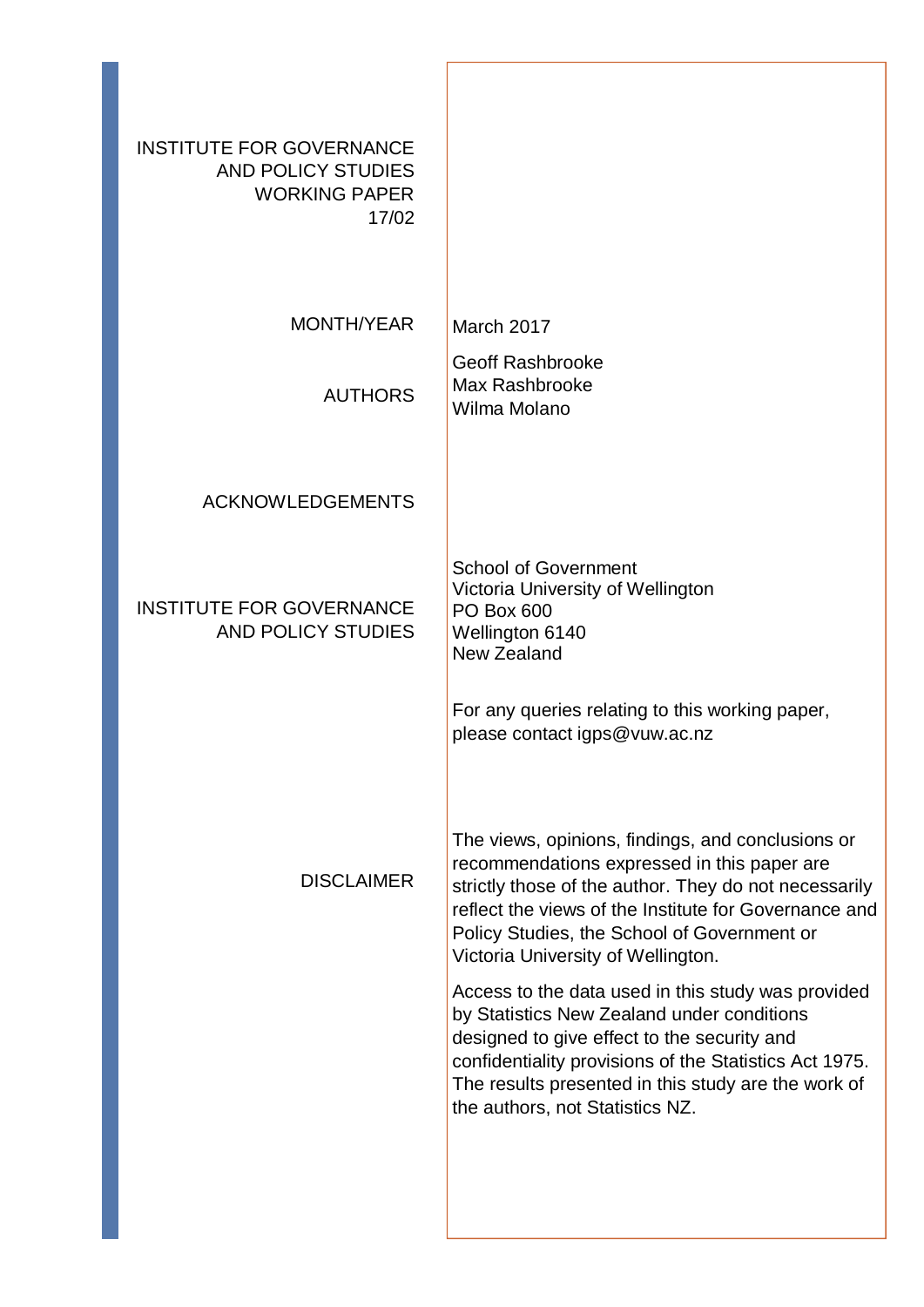## **INTRODUCTION**

Over the period 2002 to 2010, Statistics New Zealand carried out a longitudinal survey known as the Survey of Family, Income and Employment (SoFIE). Some eight waves of data were collected. In every second wave (2003/2004, 2005/2006, 2007/2008 and 2009/2010), respondents were asked questions about their wealth holdings.

In 2007 Statistics New Zealand published a paper by Jit Cheung, 'Wealth Disparities in New Zealand', based on data from wave 2 (2003/2004). This paper provided an overview of net worth disparity, giving information by mean and by median, and other distribution information including the Gini coefficient and other percentile-based information. Results were also analysed by age, by major ethnic group, by family type, and also by gender, personal income decile, and region.

In November 2015, we published a paper, 'Wealth Disparities in New Zealand: Preliminary Report Providing Updated Data from SOFIE' (IGPS working paper 15/02), which updated the Cheung 2007 paper to include data from waves 4, 6 and 8 of SoFIE.

As promised in that paper, we have now extended our research on wealth disparities by using the SoFIE data to investigate two further areas:

- 1. In Part 1, a longitudinal analysis looking at the extent to which survey respondents in specified wealth sub-divisions moved between such sub-divisions over the course of the survey; and
- 2. In Part 2, an asset class analysis looking at how wealth holdings across the spectrum are divided among the different classes, for both assets and liabilities.

Note that the results presented here for wave 2 differ a little from the original results owing to changes made to SoFIE population weightings after 2007.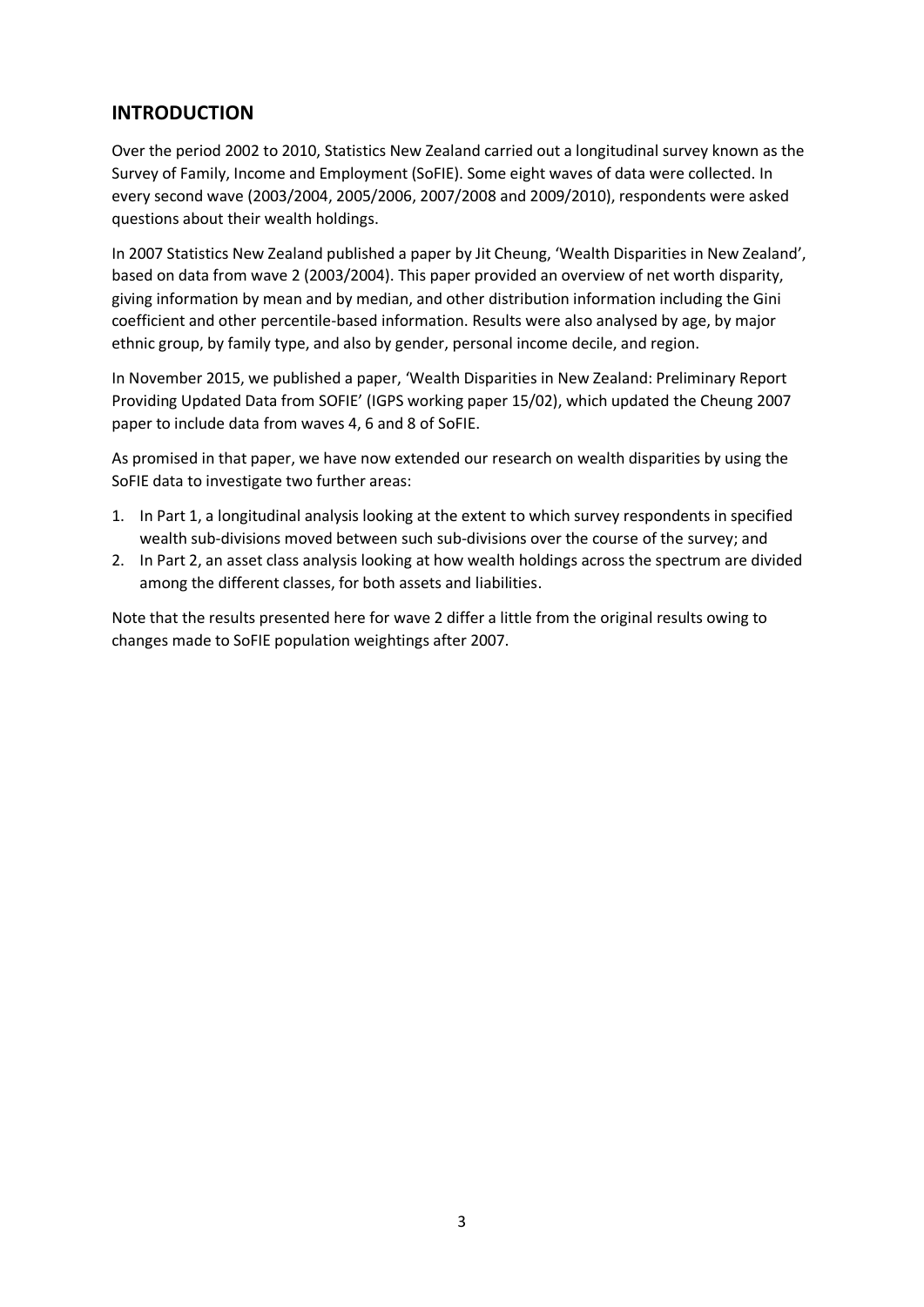# **PART 1: LONGITUDINAL ANALYSIS**

## **1. DATA**

In this first part of the analysis, we are interested in what the data tells us about the mobility over time between different wealth groups. The approach taken here is a "first cut" – as with much research, it provides some partial answers, but also raises further questions.

We began by dividing the wave 8 (2009/2010) respondents into net worth quintiles (a 'quintile' representing one-fifth of the population), with quintile 1 the lowest fifth, and quintile 5 the highest. Quintiles were chosen as being reasonably broad groups, and finer division (into deciles or tenths, for example) was not anticipated to provide a great deal more information, particularly through the middle of the distribution. We then ascertained, for each quintile, which quintile the respondent had been in wave 6, in wave 4, and in wave 2.

We repeated this exercise for the wave 6 respondents, ascertaining which quintile the wave 6 respondents had been in wave 4 and in wave 2 according to their wave 6 group. Finally, we ascertained the movement between quintiles according to position in wave 4 and wave 2.

The results consist of 5 by 5 matrices, where a cell in row x and column y of the matrix contains the percentage of the end wave that is now in quintile x and had been in quintile y. We denote the matrices as M**ES**, where **E** indicates the "end" quintile, and **S** the "starting" quintile. The process described above allows us to generate matrices M86, M84, M82, M64, M62, and M42, covering every possible combination of waves. For example, the cell in the 4<sup>th</sup> row and third column of M82 shows as a percentage how many of those in the 4<sup>th</sup> quintile in wave 8 had been in the 3<sup>rd</sup> quintile in wave 2.

To examine demographic effects, wave 8 respondents were further subdivided according to gender, household type, age, and ethnicity, and the process above repeated. Here the sub-groups were not necessarily 20% of the overall population; for example, those of European ethnicity in wave 8 made up around 32% of quintile 5 (the highest) and around 16-18% in each of the four lower quintiles. In some cases, such as higher quintiles for those aged 15-30, there were insufficient numbers for a percentage to be reported and results were suppressed. Nonetheless, we were generally able to review how movement between quintiles from one wave to another progressed over time, making adjustments as required and noted further below.

In section 2 we consider the results for all respondents, looking mainly at the probability of members of a particular quintile in a particular wave remaining in that quintile from one wave to another, and what inferences we can draw from those results.

In section 3 we look at results for the subdivided groups. In this latter case, we have focused on how the distribution of members of a given sub-group (such as Maori, or people aged 30-44) has changed over the six-year period covered by the four waves. We also discuss the extent to which the pattern of transfers between quintiles from wave 2 to wave 8 for the sub-groups differs from the wider pattern for all respondents.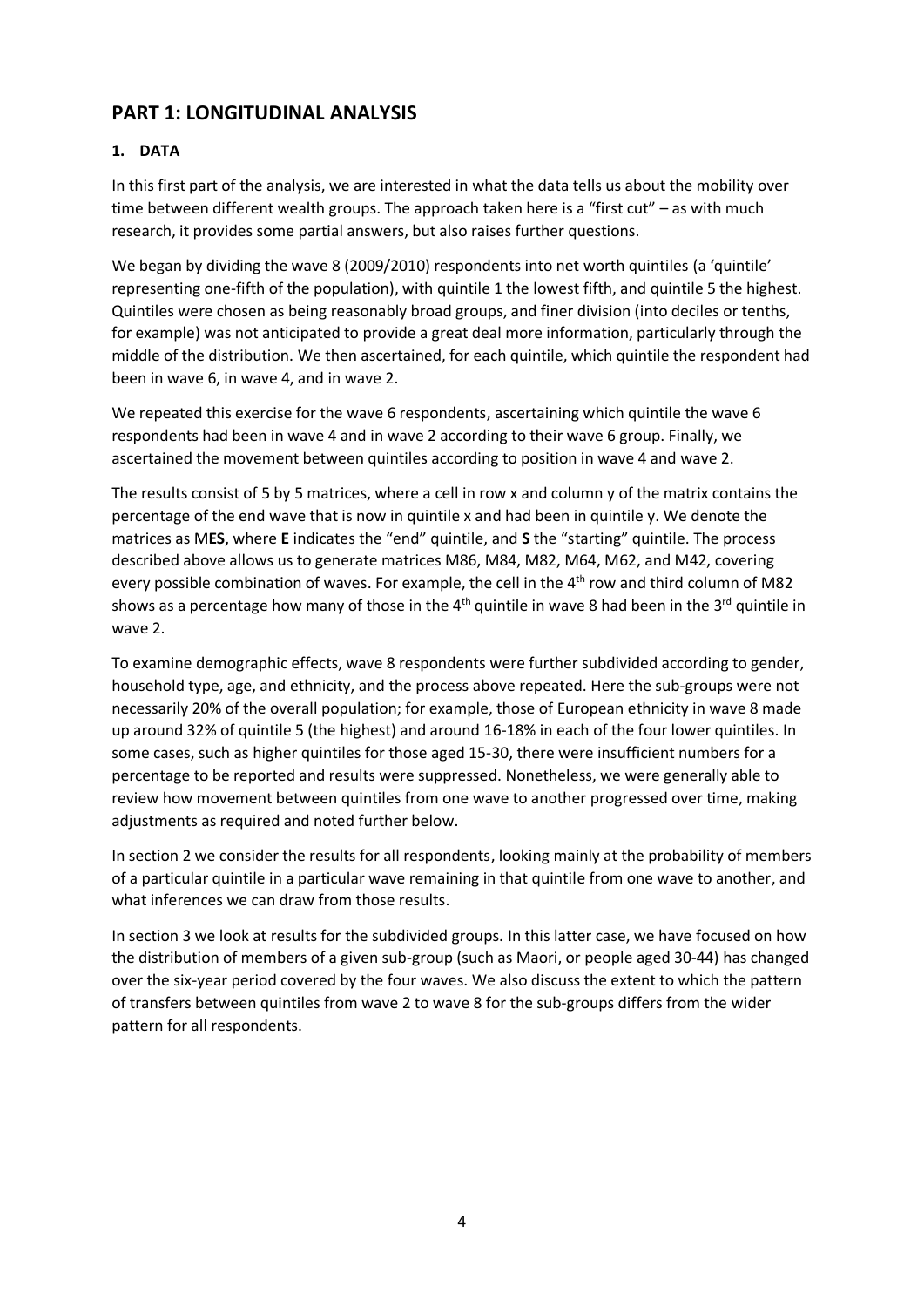## **2. ALL RESPONDENTS**

The initial position is a matrix as follows:

| Start Q | Q1   | Q2              | Q3   | Q4   | Q5   |  |  |  |  |
|---------|------|-----------------|------|------|------|--|--|--|--|
| End Q   |      | M88/M66/M44/M22 |      |      |      |  |  |  |  |
| Q1      | 100% | 0%              | 0%   | 0%   | 0%   |  |  |  |  |
| Q2      | 0%   | 100%            | 0%   | 0%   | 0%   |  |  |  |  |
| Q3      | 0%   | 0%              | 100% | 0%   | 0%   |  |  |  |  |
| Q4      | 0%   | 0%              | 0%   | 100% | 0%   |  |  |  |  |
| Ο5      | 0%   | 0%              | 0%   | 0%   | 100% |  |  |  |  |

## **TABLE 1.1: INITIAL MATRIX**

If there were no mobility between quintiles over time, then all M**ES** matrices would remain the same as this; each quintile would remain unchanged in membership. If on the other hand there were complete mobility, then over enough time, one would see all the table cells tending to 20%, since the probability of a respondent being in any particular quintile would be the same. These are of course the two possible extremes, and neither is likely.

At the very least, some movement between quintile boundaries must be expected, since a respondent close to a boundary might easily cross over with little change in net worth. Movement from the three central quintiles can occur across both upper and lower boundary; for the highest quintile, movement can only be down, and for the lowest quintile, movement can only be up. A priori, movement out of the central quintiles would therefore be expected to be rather higher than out of the two end quintiles.

The results in respect of movement over two years, matrices M86, M64, and M42, are shown below.

| Start Q        | Ο1  | Q2  | Q3  | Q4  | Q5  | Q1  | Q2  | Q3  | Q4  | Q5  | Q1  | Q2  | Q3  | Q4  | Q5  |
|----------------|-----|-----|-----|-----|-----|-----|-----|-----|-----|-----|-----|-----|-----|-----|-----|
| End Q          |     |     | M86 |     |     |     |     | M64 |     |     |     |     | M42 |     |     |
| Q1             | 71% | 21% | 4%  | 3%  | 2%  | 69% | 21% | 6%  | 3%  | 1%  | 70% | 21% | 5%  | 2%  | 2%  |
| Q <sub>2</sub> | 19% | 52% | 19% | 7%  | 3%  | 19% | 53% | 19% | 6%  | 4%  | 21% | 54% | 17% | 6%  | 3%  |
| Q3             | 5%  | 18% | 51% | 19% | 7%  | 6%  | 18% | 50% | 21% | 6%  | 4%  | 20% | 52% | 20% | 6%  |
| Q4             | 3%  | 6%  | 19% | 54% | 18% | 2%  | 7%  | 20% | 53% | 19% | 2%  | 4%  | 21% | 53% | 21% |
| Q5             | 2%  | 3%  | 7%  | 17% | 71% | 3%  | 2%  | 7%  | 17% | 71% | 2%  | 3%  | 7%  | 21% | 69% |

## **TABLE 1.2: PERCENTAGE MOVEMENT OVER TWO YEARS**

The pattern is broadly similar for each two year period:

- For the three middle quintiles, a little over half remain in the same quintile, about 20% move up or down to the quintile on either side over the two years, and another 10% move more than one quintile; and
- For the end quintiles, around 70% remain, about 20% have moved down or up as the case may be over the two years to the next quintile, and the remainder move into the next three quintiles.

The results in respect of movement over four years, matrices M84 and M62, are shown in Table 1.3.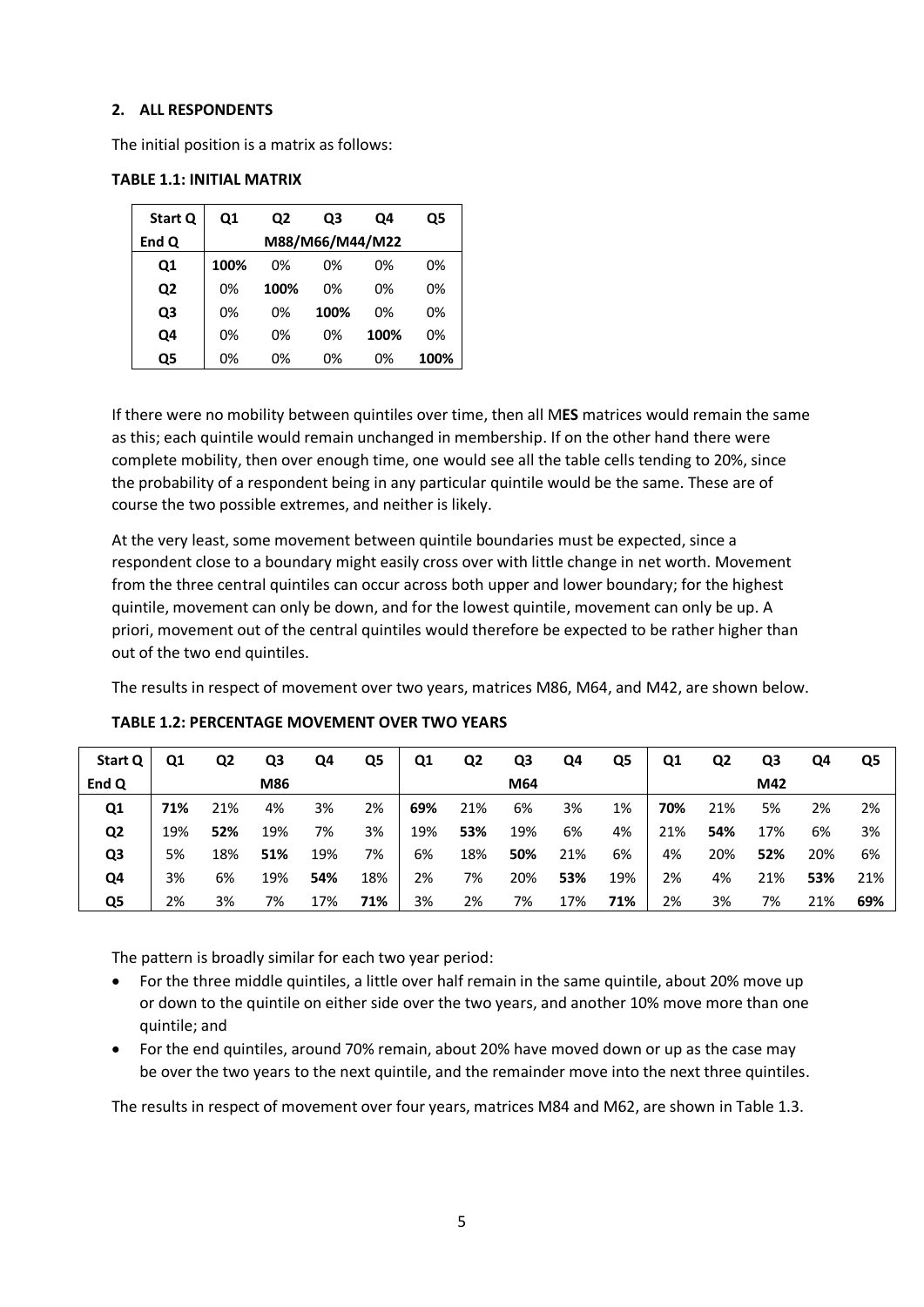| Start Q        | Q1  | Q <sub>2</sub> | Q <sub>3</sub> | Q4  | Q5  | Q <sub>1</sub> | Q <sub>2</sub> | Q3  | Q4  | Q5  |
|----------------|-----|----------------|----------------|-----|-----|----------------|----------------|-----|-----|-----|
| End Q          |     |                | M84            |     |     |                |                | M62 |     |     |
| Q1             | 65% | 25%            | 6%             | 3%  | 1%  | 65%            | 23%            | 7%  | 2%  | 2%  |
| Q <sub>2</sub> | 22% | 46%            | 21%            | 8%  | 4%  | 22%            | 46%            | 20% | 8%  | 4%  |
| Q <sub>3</sub> | 6%  | 18%            | 46%            | 22% | 8%  | 7%             | 21%            | 42% | 20% | 9%  |
| Q4             | 3%  | 7%             | 21%            | 50% | 19% | 3%             | 6%             | 23% | 47% | 21% |
| Q5             | 3%  | 4%             | 7%             | 18% | 68% | 2%             | 4%             | 7%  | 22% | 65% |

## **TABLE 1.3: PERCENTAGE MOVEMENT OVER FOUR YEARS**

The M84 and M62 matrices are similar, and compared to the two-year results in Table 1.2, show only some further diminution of the original quintiles, and a slighter increase in the cross-boundary movement

Table 1.4 shows the average of the two-year matrices M86, M64 and M42; the average of the fouryear matrices M84 and M62; and the M82 matrix.

**TABLE 1.4: AVERAGE PERCENTAGE MOVEMENT OVER TWO AND FOUR YEARS AND PERCENTAGE MOVEMENT OVER SIX YEARS**

| Start Q        | Q1                              | Q2  | Q3  | Q4                           | Q5  | Q1  | Q2  | Q3                | Q4  | Q5  | Q <sub>1</sub> | Q2  | Q3  | Q4  | Q5  |
|----------------|---------------------------------|-----|-----|------------------------------|-----|-----|-----|-------------------|-----|-----|----------------|-----|-----|-----|-----|
| End Q          | Average M86/M64/M42 - two years |     |     | Average M84/M62 - four years |     |     |     | $M82$ – six years |     |     |                |     |     |     |     |
| Q1             | 70%                             | 21% | 5%  | 3%                           | 2%  | 65% | 24% | 6%                | 3%  | 2%  | 62%            | 26% | 7%  | 3%  | 2%  |
| Q <sub>2</sub> | 20%                             | 53% | 18% | 6%                           | 3%  | 22% | 46% | 20%               | 8%  | 4%  | 24%            | 43% | 20% | 9%  | 4%  |
| Q3             | 5%                              | 19% | 51% | 20%                          | 6%  | 7%  | 20% | 44%               | 21% | 8%  | 8%             | 21% | 41% | 20% | 10% |
| Q4             | 2%                              | 6%  | 20% | 53%                          | 19% | 3%  | 7%  | 22%               | 49% | 20% | 4%             | 6%  | 25% | 44% | 21% |
| Q5             | 2%                              | 3%  | 7%  | 18%                          | 70% | 3%  | 4%  | 7%                | 20% | 66% | 2%             | 4%  | 7%  | 24% | 63% |

Again, observations for a six-year period show a slight further diminution of the original quintiles, and an even slighter increase in the cross-boundary movement, for six years of observation compared to four years. This suggests a degree of stickiness in quintile percentages, rather than fully free movement, but to confirm this, a check can be made as follows.

Looking at the two-year period average movement, the left hand table of Table 1.4, 70% of those who started in Q1 remained; 20% moved up into Q2 after two years, and so on. Of those who started in Q2, 21% moved down into Q1, 53% remained in Q2, 19% moved up into Q3, and so on.

Were these percentages expected to represent the movement for a further two years, we would expect Q1 after four years to contain:

- The 70% of starting Q1 respondents at the two-year point would be subject to a 70% further decrease, i.e. 49% of the original starting respondents;
- The 20% of starting Q1 respondents now in Q2 would be subject to a 21% movement back to Q1, i.e. 4.2% of starting Q1 respondents back to Q1;
- The 5% of starting Q1 respondents now in Q3 would be subject to a 5% movement back to Q1, i.e. 0.25% of starting Q1 respondents back to Q1;
- The 2% of starting Q1 respondents now in Q4 would be subject to a 3% movement back to Q1, i.e. 0.06% of starting Q1 respondents back to Q1; and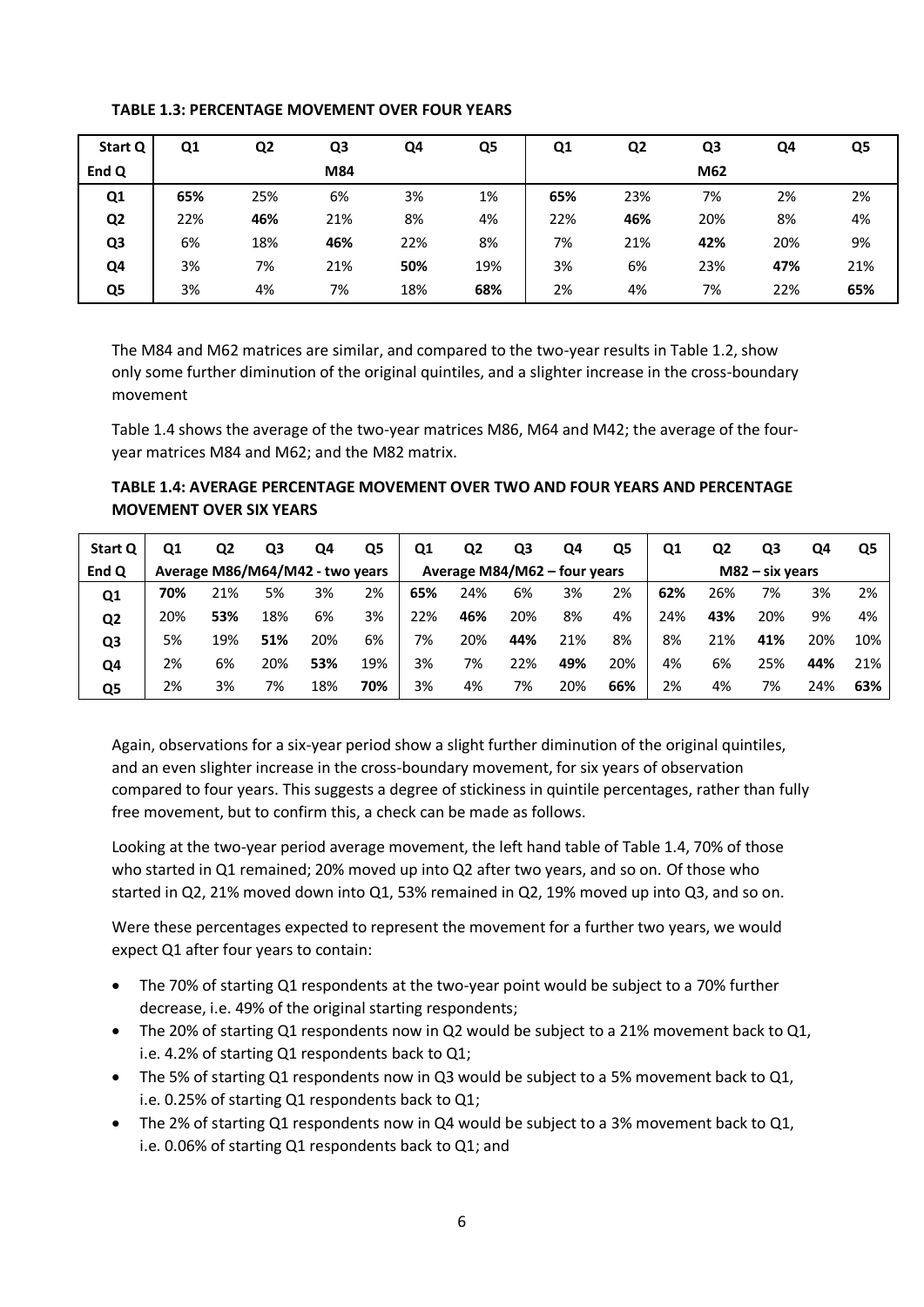The 2% of starting Q1 respondents now in Q5 would be subject to a 2% movement back to Q1, ie 0.04% of starting Q1 respondents back to Q1.

In total this gives 54% remaining in Q1 after four years, whereas the average shown in the middle table in Table 1.4 shows a much higher 65%. Carrying out the exercise above for all quintile positions, we get the following comparison:

**Start Q Q1 Q2 Q3 Q4 Q5 Q1 Q2 Q3 Q4 Q5 Q1 Q2 Q3 Q4 Q5 End Q Average M86/M64/M42 - two years Predicted for four years Actual four-year average Q1 70%** 21% 5% 3% 2% **54%** 27% 11% 6% 4% **65%** 24% 6% 3% 2% **Q2** 20% **53%** 18% 6% 3% 25% **36%** 22% 12% 7% 22% **46%** 20% 8% 4% **Q3** 5% 19% **51%** 20% 6% 10% 22% **34%** 23% 12% 7% 20% **44%** 21% 8% **Q4** 2% 6% 20% **53%** 19% 5% 11% 23% **36%** 25% 3% 7% 22% **49%** 20% **Q5** 2% 3% 7% 18% **70%** 5% 6% 13% 24% **54%** 3% 4% 7% 20% **66%**

**TABLE 1.5: AVERAGE PERCENTAGE MOVEMENT OVER TWO YEARS, PREDICTION BASED ON PERCENTAGES, AND ACTUAL FOR FOUR YEARS' MOVEMENT** 

*NB: Predicted results use percentages to five decimal places.*

This confirms the intuition that movement between quintiles is confined to only a portion of respondents. Carrying out the exercise with six-year period results shows a similar position.

In summary, therefore, the results from two, three and four waves show some increase in dispersion, but much less than would result from movement between quintiles being the effect of totally random influences. To focus on the main characteristics, and ignoring the movements over more than one boundary, these results can be summarised as follows.

|                | Two years |      |     |                          | <b>Four years</b> |                          |                          | Six years |     |  |
|----------------|-----------|------|-----|--------------------------|-------------------|--------------------------|--------------------------|-----------|-----|--|
|                | Down      | Stav | Up  | Down                     | <b>Stav</b>       | Up                       | Down                     | Stay      | Up  |  |
| Q1             | ۰         | 70%  | 20% | $\overline{\phantom{a}}$ | 65%               | 22%                      | $\overline{\phantom{a}}$ | 62%       | 24% |  |
| Q <sub>2</sub> | 21%       | 53%  | 19% | 24%                      | 46%               | 20%                      | 26%                      | 43%       | 21% |  |
| Q3             | 18%       | 51%  | 20% | 20%                      | 44%               | 22%                      | 20%                      | 41%       | 25% |  |
| Q4             | 20%       | 53%  | 18% | 21%                      | 49%               | 20%                      | 20%                      | 44%       | 24% |  |
| Q5             | 19%       | 70%  | -   | 20%                      | 66%               | $\overline{\phantom{a}}$ | 21%                      | 63%       | -   |  |

**TABLE 1.6: PERCENTAGE OF QUINTILE MOVING OVER BOUNDARY: 2, 4, 6 YEARS**

With just three data points per quintile for the percentage remaining in the quintile, projection forward is necessarily subjective. There does, however, appear to be a diminishing decay, and hence it seems reasonable to consider a power series. Averaging the top and bottom quintiles gives an equation  $y = .7032*x^2$ -.104, and averaging the three central quintiles gives  $y = .5253*x^2$ -.191. Projected to 10 observations, i.e. forward by 20 years, this suggests something like 55% of the top and bottom quintile respondents not moving over two decades, and 35% of the three central quintile respondents not moving.

Beyond 20 years, some further decay is predicted by this power series, but its applicability will diminish over time, not the least as respondents age. What we can say with some certainty is that there is evidence of movement back and forth across quintile boundaries, but also that there is a substantial core that does not move; the rich, as well as the poor, are always with us.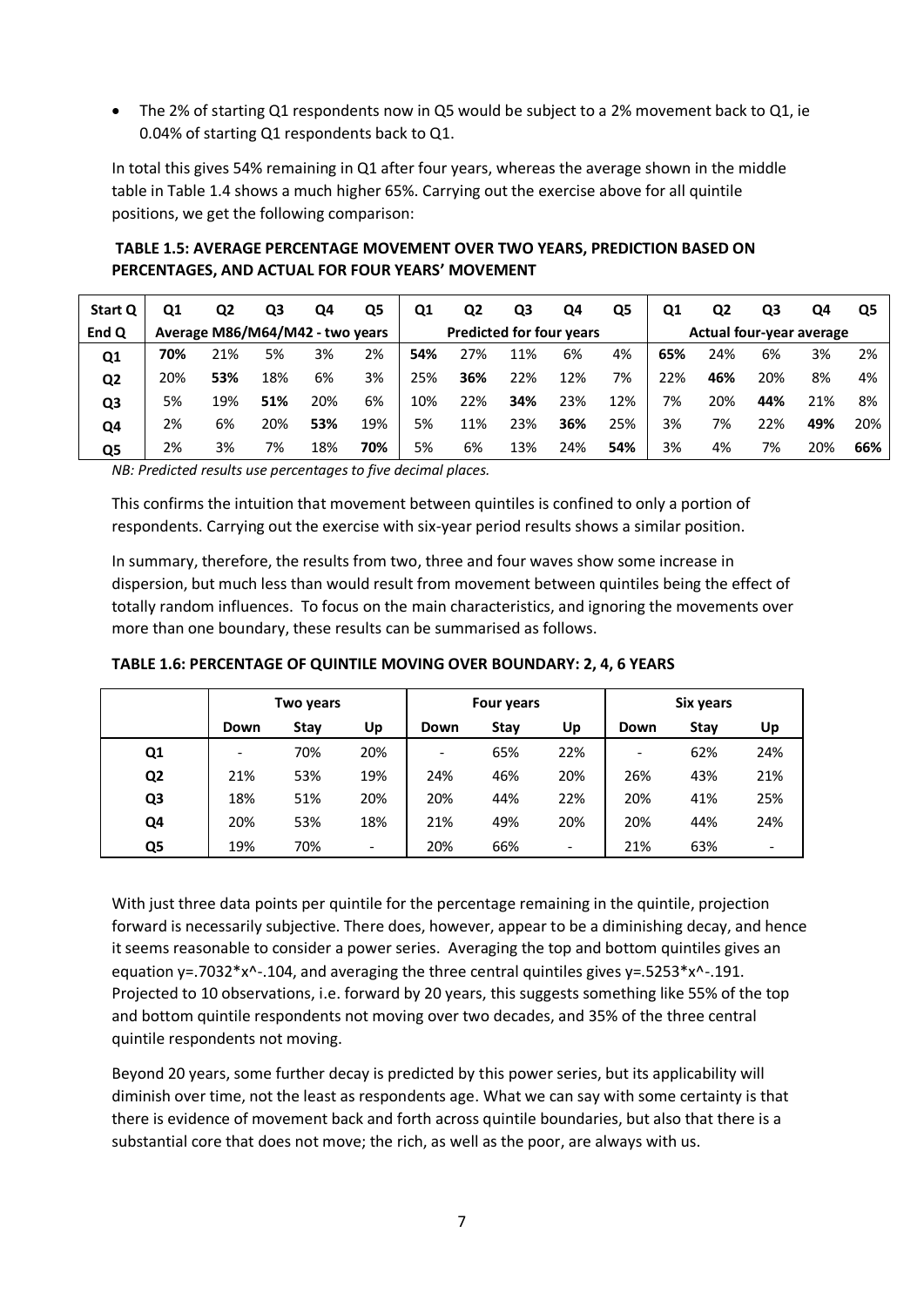## **3. GROUPING BY AGE, ETHNICITY, HOUSEHOLD TYPE, AND GENDER**

## **Overview**

For each group, a table was constructed of the percentage of each sub-group in each quintile in each wave. For instance, in the first table below, around 75% of respondents aged 15-30 were in the poorest fifth of all respondents in wave 2, but this had decreased to just over 60% by wave 8.

Where the total did not add up to 100%, due to some cells being suppressed through insufficient data for anonymization criteria to be met, results were pro-rated if possible, or otherwise excluded. For each such table a graph has been constructed. The quintile marker, 20%, with which all the bars would line up if the distribution of the sub-group was uniform over the wealth spectrum, is shown as a blue line.

To compare sub-group transfers between quintiles over the full six-year period for sub-groups, the difference from the reference position for all respondents ("the average") was calculated. Some comment on these is included (except in the case of the Gender group, where differences were negligible), although none of the results were especially significant.

It is worth noting that an increase in the number of respondents in, say, the poorest quintile may not indicate that they have become *actually* poorer but simply that their wealth has grown less quickly (*relatively*, in other words) than that of other groups.



## **Age**

The sub-group age 15-30 shows respondents principally clustered within quintile 1, which is not surprising as at this age they are on the whole unlikely to hold much wealth, other than by inheritance (with some possible exceptions). The extent is greatest in wave 2, and by wave 8 there has been movement out of quintile 1 into quintiles 2 and 3, again as one would expect as respondents age.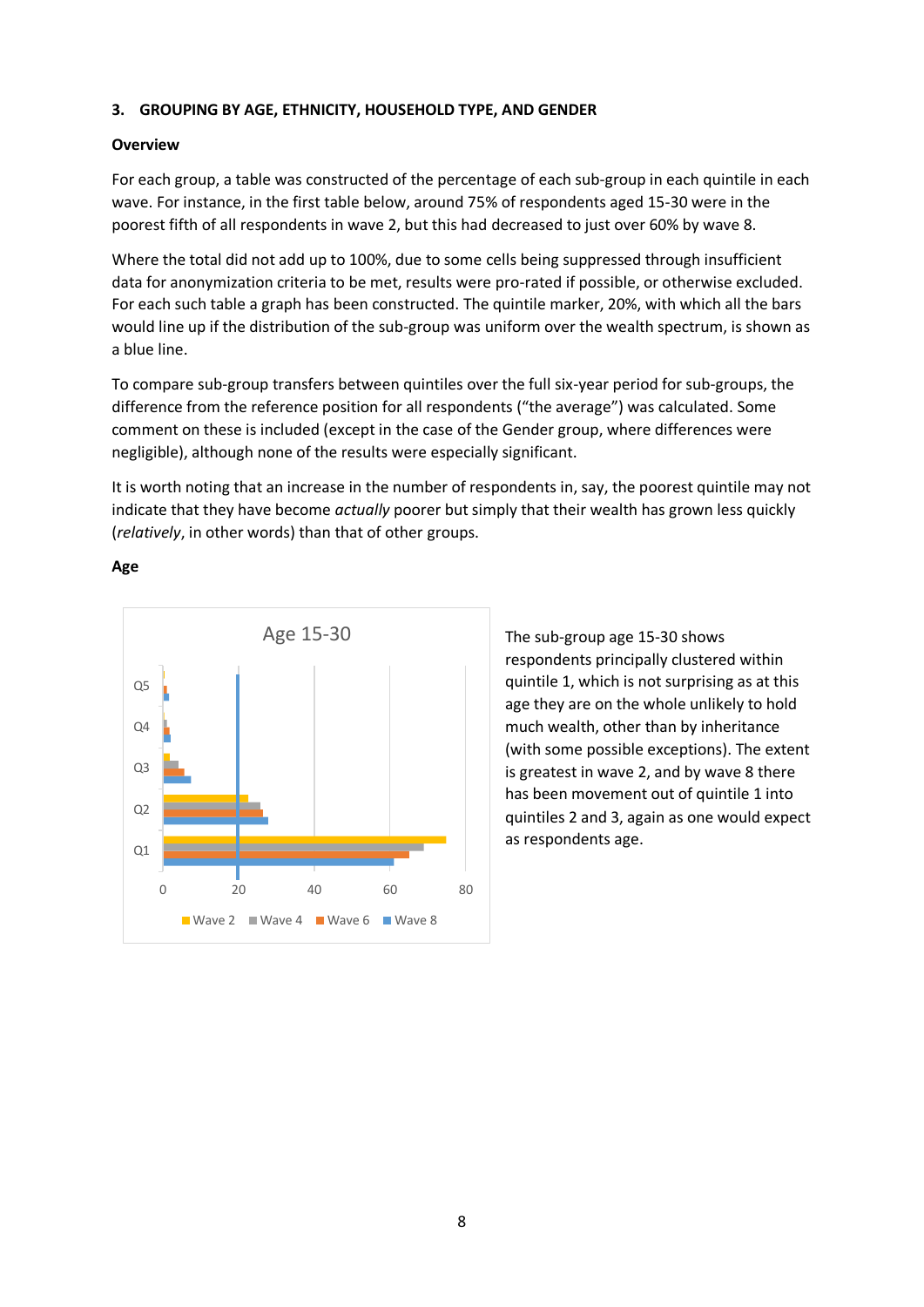

This next sub-group shows greater than 20% of respondents consistently in quintiles 2 and 3, again not surprisingly. The proportion in quintile 1 drops marginally from wave 2 to wave 8, whereas it drops more obviously for quintile 2 over the same period. There is little change in proportions for quintile 3, but an increase in the proportions in quintiles 4 and 5.

The proportion of respondents in the higher quintiles increases for this age group, as expected. There appears however to be slightly more movement out of the fourth quintile than movement into the fifth quintile here; there is also a small increase in the proportion in the lowest quintile over the six years.



For the oldest age group some fall-off in wealth might be expected, and this appears to be the case here. Although generally over-represented in the two highest quintiles, this group shows a falling-off of proportions in the highest quintile between wave 2 and wave 8, and an increase in the proportion in the lower quintiles. Interestingly, proportions in the middle quintile appear static.

Turning to the characteristics of movement between quintile between wave 2 and wave 8 for the age sub-groups, the only notable points here look to be fewer respondents in the age 30-45 subgroup remaining in quintile 1 over the period than the average, and a tendency in the over-60 sub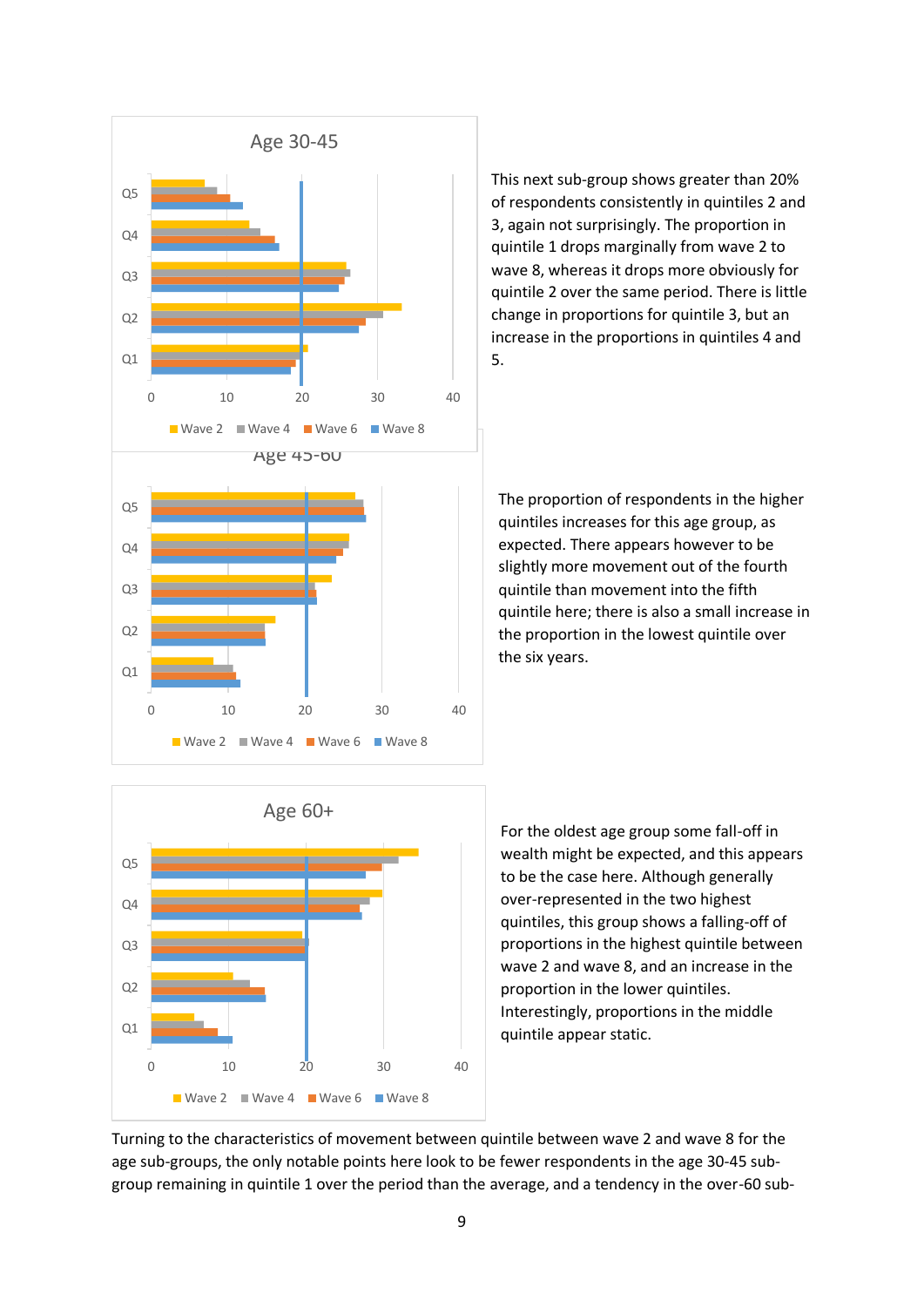group for movement up a quintile to be consistently less than the average, in conjunction with a slight tendency for movement down a quintile to be marginally higher than average. This corresponds with an intuition that the youngest group will increase their comparative wealth holdings, and that the oldest group will run theirs down.

#### **Ethnicity**



The European subgroup is numerically the largest of the ethnicity sub-groups by a large margin, and hence it is unsurprising that there is not much difference between quintiles, nor between waves. One may at most note a slight decrease in the proportion in quintile 1 and increase in quintile 2 over the six years between waves.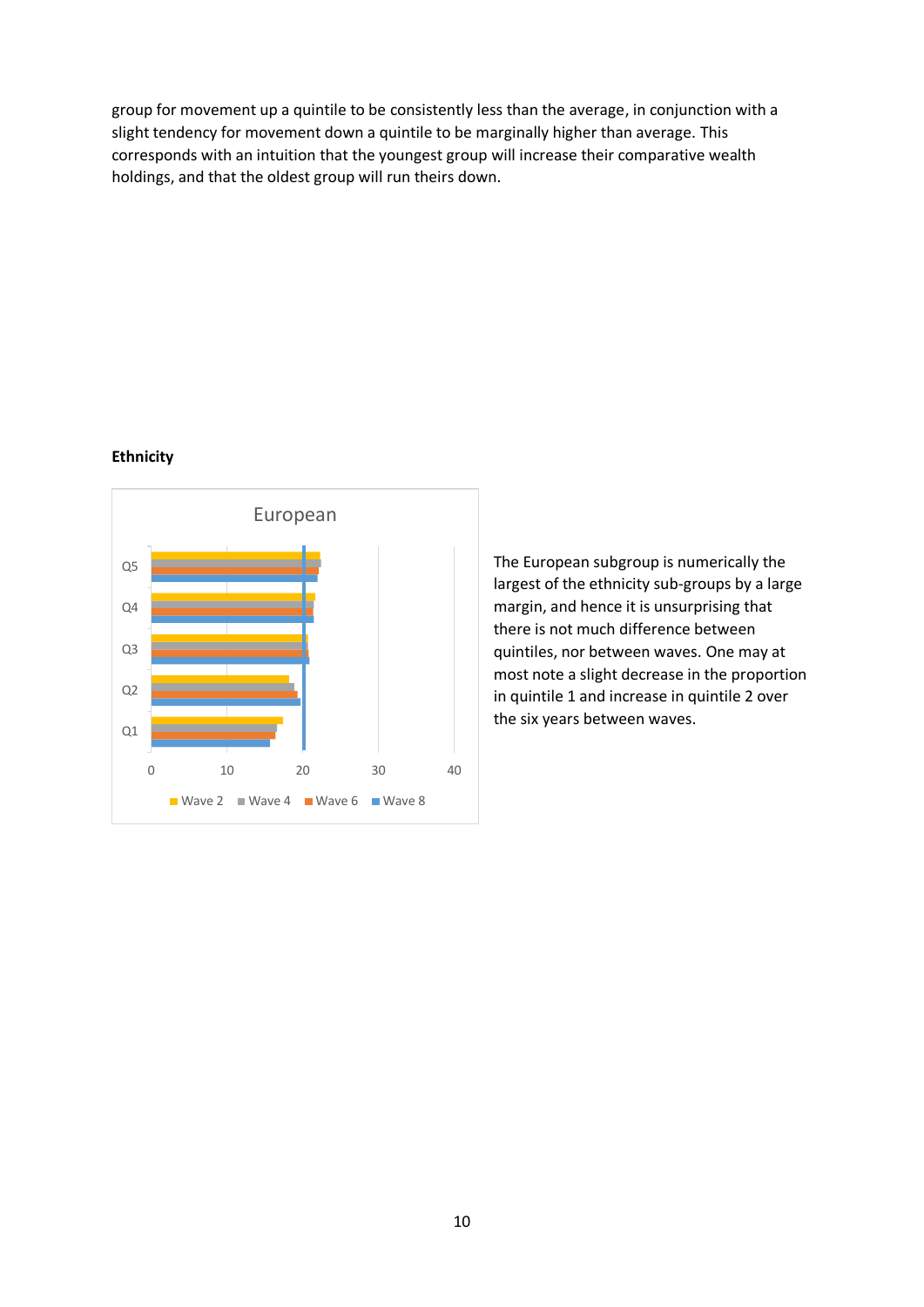

For Maori, under-representation at the higher quintiles is not a surprise, but interestingly there is little movement in proportions over the 4 waves. For the 3rd and 2<sup>nd</sup> quintiles however there is a diminution in the proportion over the period, and a marked increase in the proportion in the bottom quintile. All other things being equal, this may indicate some worsening of comparative wealth holdings by Maori.



The position for the Pacifica sub-group is similar to that of Maori.

The position shown for the Asian sub-group is next to no change in the (overrepresented) bottom quintile proportions, but some slight increase in the top quintile proportion along with a decrease in the quintile 2 proportions. The indication would seem to be that the fall in quintile 2 is matched by increases in quintile 5, and to a lesser extent, quintile 3.

In summary, the Maori and Pacifica sub-groups both show greater than average proportions remaining put in the bottom quintile than the overall average, and greater than average moving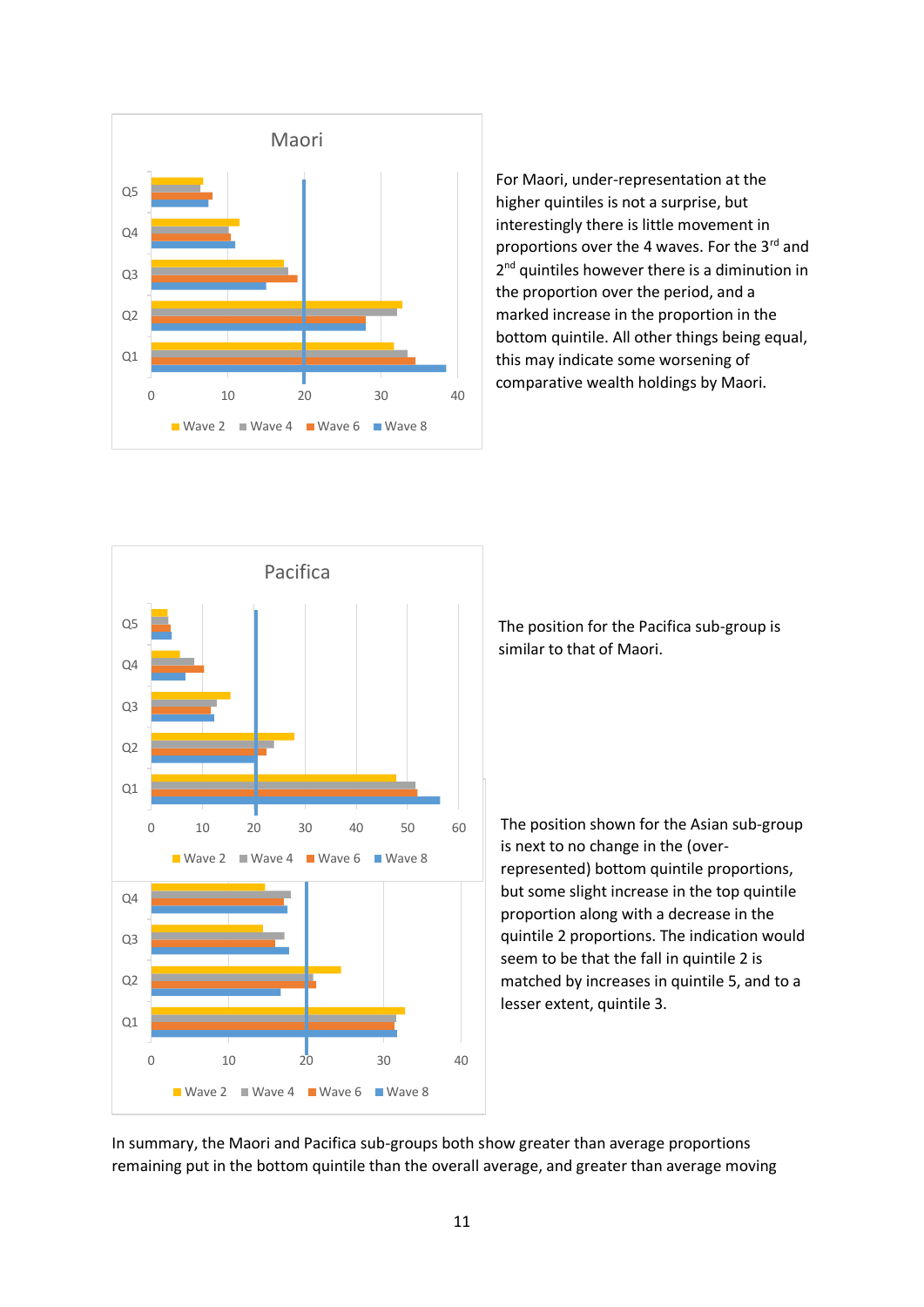down across boundaries for quintile 2, especially Pacifica. The Asian sub-group shows consistent lower than average remaining in quintiles 2 to 5, but mostly higher movement up out of quintiles.



#### **Household type**

The couple-only sub-group graph shows some similarity to the age 60+ graph, as might be expected; there is likely, however, to have been some respondents in the age 15-30 sub-group, increasing the proportions in the lower quintiles. As with the age 60+ sub-group, there is a lower proportion in quintile 5 by wave 8 than at the start. Except for some increase in the proportion in quintiles 3 and 2 by the end, though, there is not a great deal of movement.



There is not much evidence for this subgroup of movement in proportions in each quintile over the period, except possibly some increase in the proportion in the fifth quintile and some movement out of the second quintile.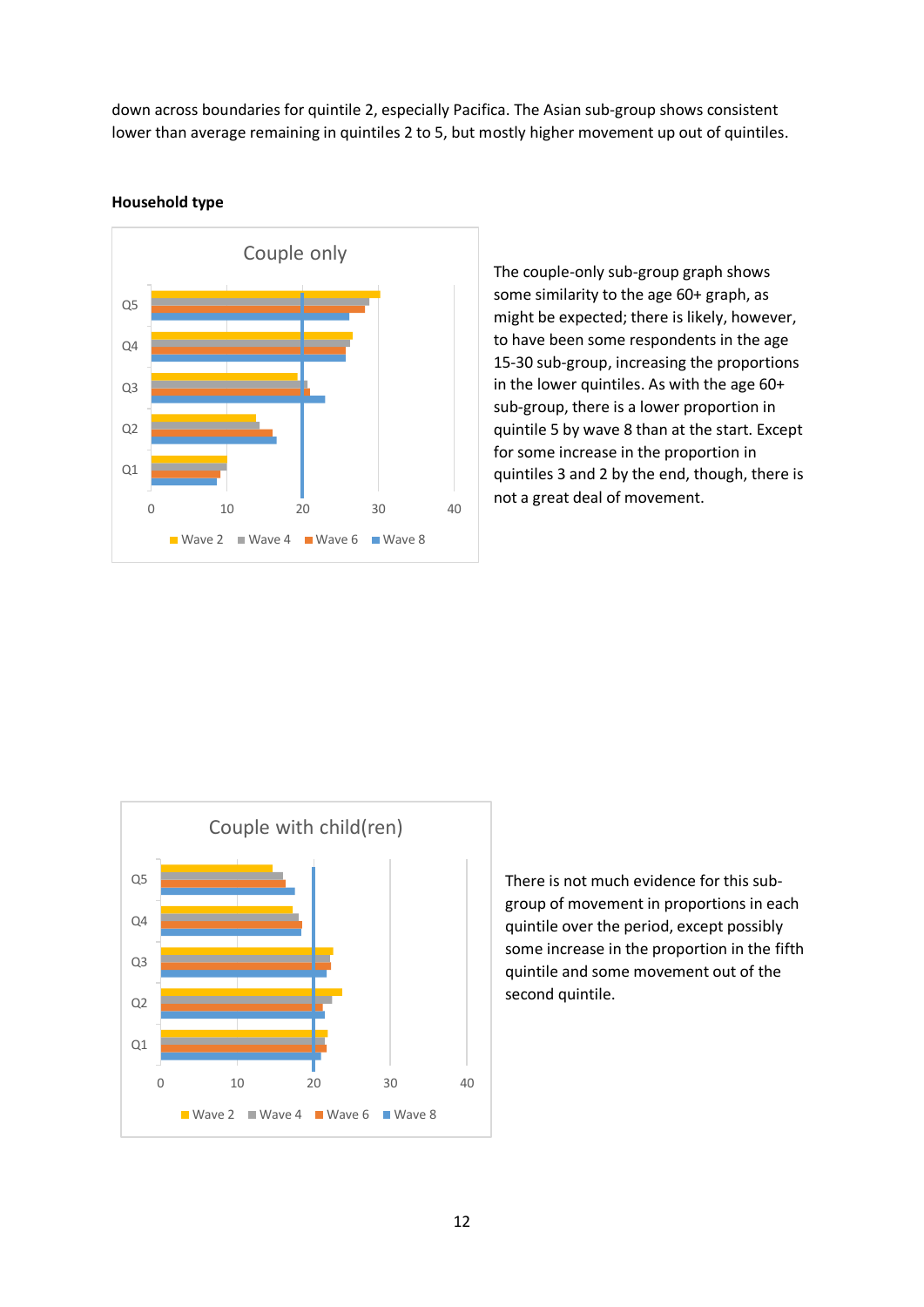

The sub-group of one-parent families with a child or children shows overrepresentation in the lower quintiles as expected. There is a minor increase in the bottom quintile over the period, and a decrease in the second quintile, suggesting perhaps a worsening of position. Proportions in the higher quintiles appear stable.



There are not a lot of respondents in this category, and hence variable results from wave to wave are to be expected. Absent the shortfall in quintile 3 and excess in quintile 1 for wave 8, the results for this sub-group seem remarkably uniform.

In summary, for the couple-only sub-group

there is a markedly lower percentage remaining in quintile 1 than average. The not-in-family subgroup shows some general variability from the standard, but this may be the result of small numbers of respondents in this sub-group.

## **Gender**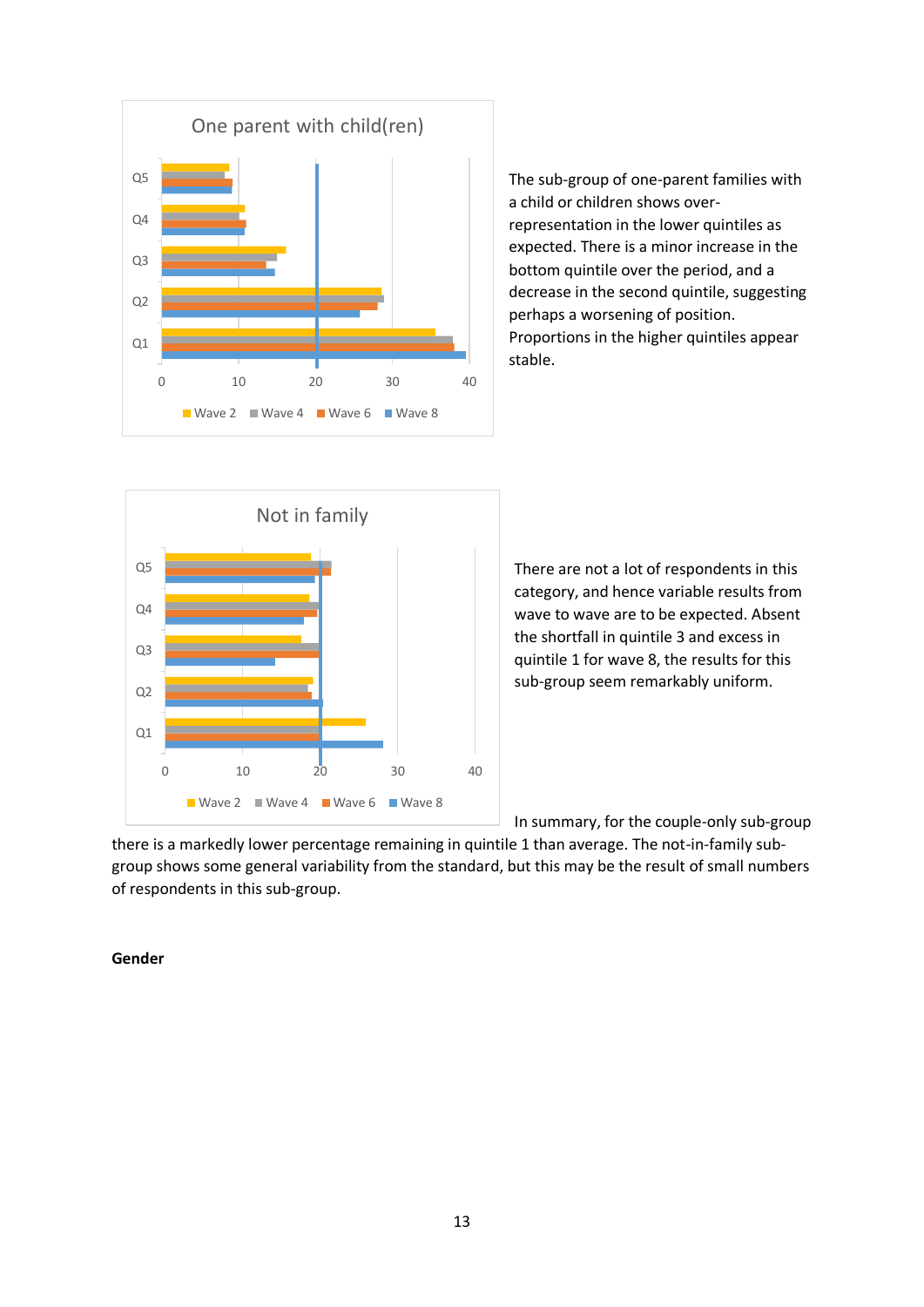The graphs indicate some minor differences in distribution. Males are slightly over-represented in the top quintile, quintile 5, and under-represented in quintile 2, and conversely for females. There has been very little difference in the proportions over the four waves.



#### **Summary**

The results shown here for groups mostly confirm what would be expected in terms of the distribution of net worth in the various sub-groups. Older people have more wealth, but the very oldest have slightly down-sized over the period. Perhaps less expected is that the downsizing seems concentrated into the lowest quintile, rather than more evenly. Maori and Pacifica both show a falling-off of proportions in quintile 2 and an increase in quintile 1, while proportions in the higher quintiles are relatively stable. This pattern also shows up with the household type sub-group one parent with child(ren). Couples with children appear more stable, suggesting that child poverty in one-parent families requires particular attention.

## **4. DISCUSSION**

The period over which the SoFIE survey was taken, 2002 to 2010, included the 2008 financial crisis, and is in any case too short for any strong conclusions to be made as to mobility within relative wealth holdings. However, tentatively one can observe:

- There is clearly some movement in relativities occurring, and the movement between quintile boundaries is clearly more than would happen for very small changes in relative wealth
- However, there appears to be a core within each quintile which does not move; there are insufficient waves to reach a firm conclusion, but from the three data points available (movement from wave 2 to wave 4, from wave 4 to wave 6, and wave 6 to wave 8), the data is suggestive of something like 55% of those in the top and the bottom quintile not moving, and the position of about a third of those in the three middle quintiles remaining unchanged.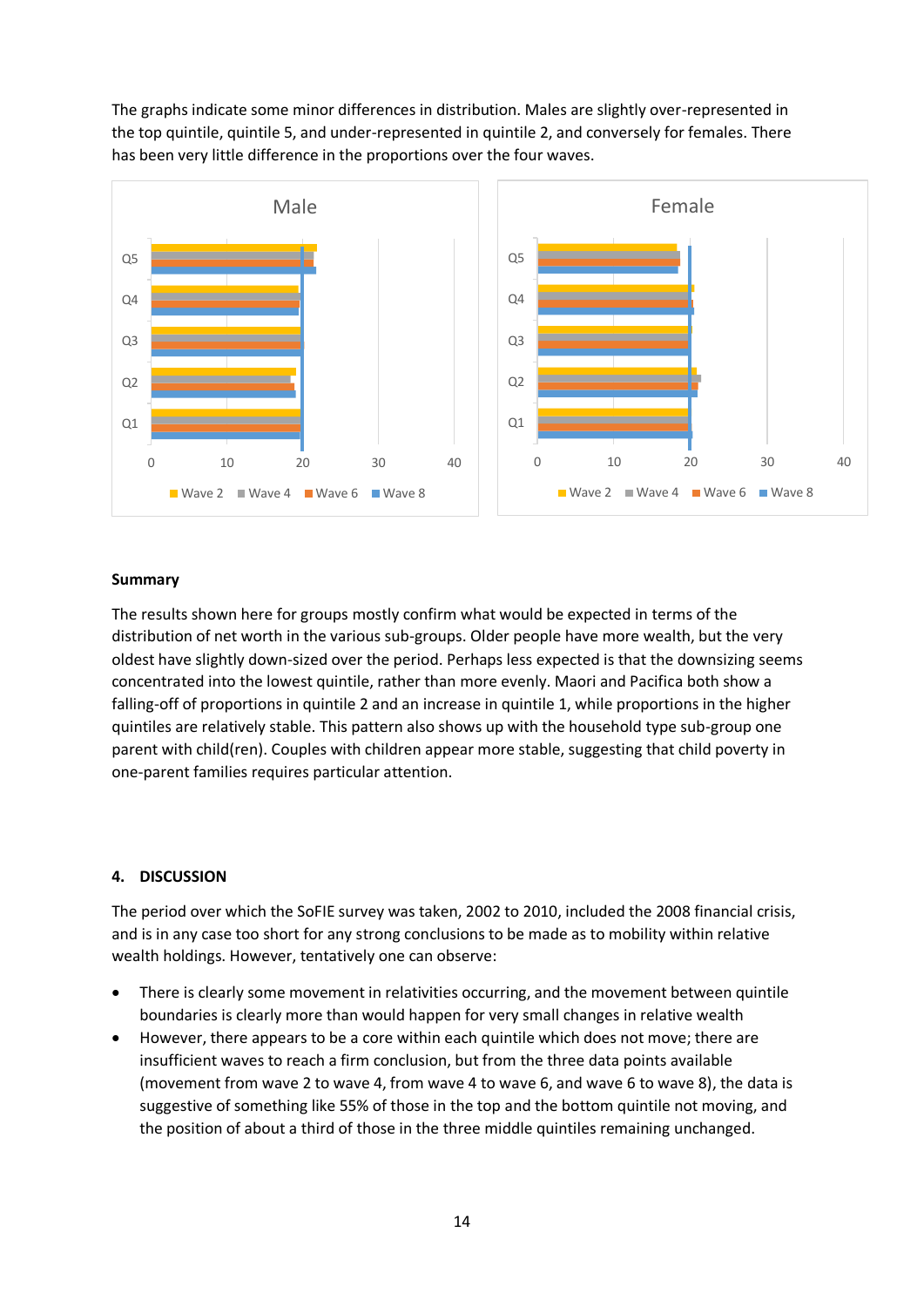This could be interpreted as indicating at least some rigidity in relative wealth holdings; while a reasonable number of people are able to improve their standing relative to others, there is a solid core, both at the top end and at the bottom end, who appear not to change. From a social cohesion perspective, this may be a cause of some concern. Some research into the drivers of these results would appear desirable; what is holding back the poorest from improving their wealth, and are there anti-competitive mechanisms which allow the wealthy to maintain their wealth, for example.

Demographic characteristics will naturally have an impact on results. The analysis by demographic characteristics does not provide any real surprises:

- Increase in age is associated with increased wealth, and at the oldest age there is some fall-off over time in relative position (although the movement seems to be from the top to the bottom quintile to a larger extent than one might expect)
- In terms of ethnicity, Maori and Pasifica show some deterioration in relative wealth, with more in the bottom quintile by the end of the survey; however, although those in the top quintile are under-represented in terms of the whole population, there appears to be little movement in their relative position over time
- Those of Asian ethnicity are showing movement from being in the second to bottom quintile into the three upper quintiles, while there is stability in the bottom quintile; this may be the result of differences of composition in this population
- The one parent with child group shows movement in relative standing very similar to that of Maori and Pacifica
- There is no significant movement in the wealth distribution by gender over the period, with males continuing to be a little wealthier than females

The similarity between results for Maori and Pasifica on the one hand and one parent households on the other is unlikely to be a coincidence, and may be evidence that more support for one parent households will also improve some of the differences shown based on ethnicity.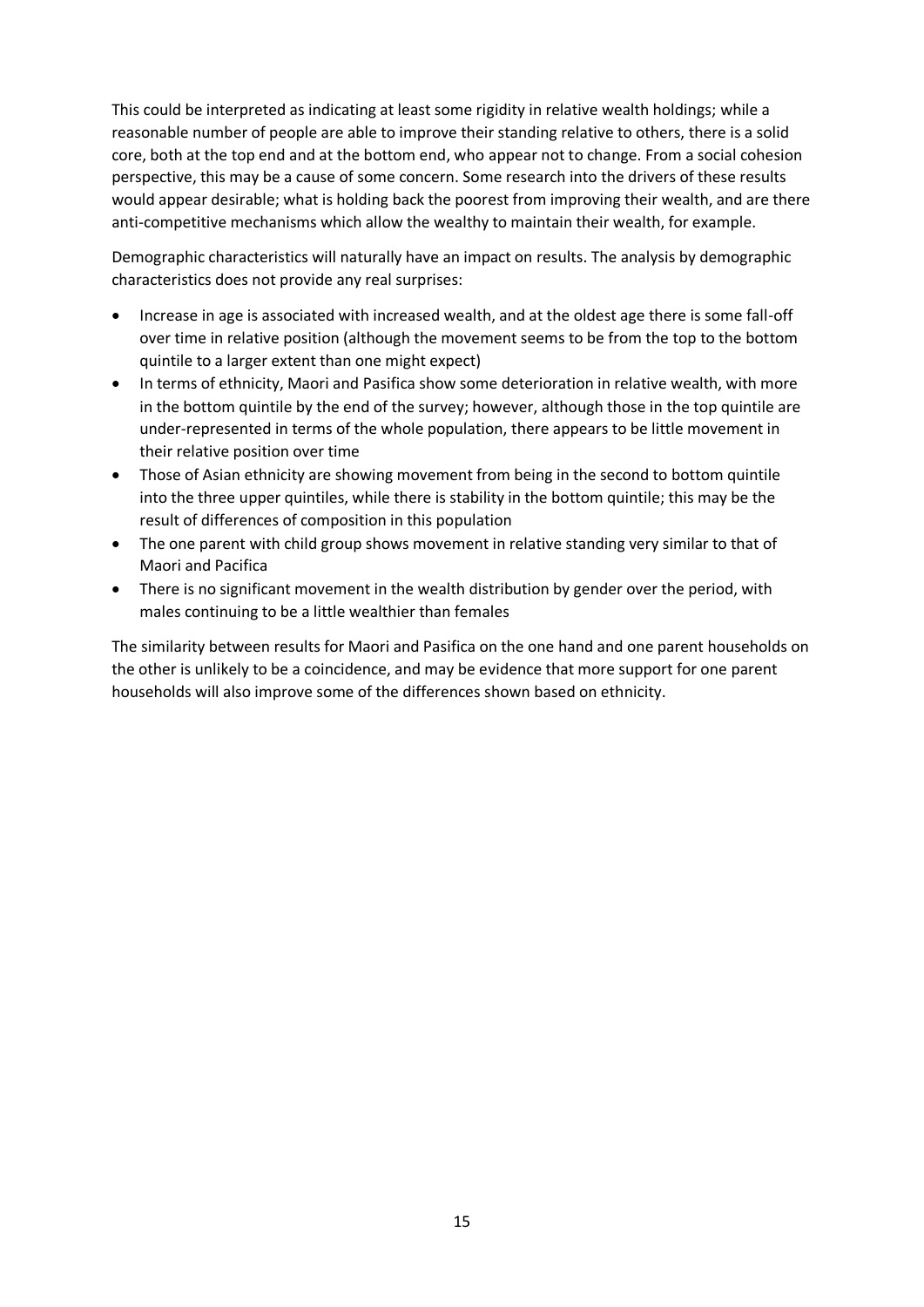# **PART 2: ASSET CLASSES**

## **1. INTRODUCTION**

In our first paper (IGPS working paper 15/02), we analysed the distribution of net worth in New Zealand, replicating Cheung's 2007 analysis of how wealth is divided among the wealthiest 1%, the next 4%, and so on. This distribution is interesting for reasons relating to the role of wealth in determining individual well-being, the implications of wealth concentrations for democracy and urban form, and the long-term dynamics of wealth and inequality discussed by Thomas Piketty.<sup>1</sup>

However, this analysis does not tell us much about the characteristics of that wealth – in particular, the kinds of asset classes in which it is held. This is relevant because different asset holdings have different implications for individual well-being and social dynamics. A concentration of asset holdings in housing, for instance, may indicate a tax bias towards housing investment and a distortion away from more productive investment in other areas. Holdings of assets beyond housing, in contrast, indicate the extent to which households have liquid assets that could be used to generate further opportunities.

To that end, this paper analyses the wealth holdings of individuals in SoFIE's wave 8 (2009/10). It does this by looking at wealth holdings both broken down by different groups and across the whole population. In addition, some descriptive material is presented on the boundaries between different groups, showing how much is required to be a member of a given wealth group. There is also a brief discussion of the asset holdings of the wealthiest 1%.

## **2. ASSET HOLDINGS – WHOLE POPULATION**

1

Assets and liabilities in SoFIE were reported in 15 classes for assets and seven for liabilities, as follows:

| Asset code         | <b>Description</b>                                                                    |
|--------------------|---------------------------------------------------------------------------------------|
| <b>TrustAss</b>    | Assets placed in trusts of which the respondent was a beneficiary                     |
| OwnHome            | The respondent's own home                                                             |
|                    | ResProp (excluding own home) Property investments excluding the respondent's own home |
| CredCardAss        | Positive credit card balances                                                         |
| <b>BankAccAss</b>  | Positive bank account balances                                                        |
| <b>MvAss</b>       | Motor vehicles                                                                        |
| LeisAss            | Leisure and sports equipment                                                          |
| <b>HHItems</b>     | General household items such as furniture                                             |
| SuperAss           | Superannuation assets, including KiwiSaver and pensions                               |
| Lifelns            | Life insurance policies                                                               |
| <b>BusinessAss</b> | Equity in companies controlled by the respondent                                      |
| <b>FinAss</b>      | Financial assets in the form of shares, bonds and other instruments                   |
| CashAss            | Cash on hand                                                                          |
| <b>CollAss</b>     | Collectables such as artworks                                                         |
| <b>OthAss</b>      | All other assets                                                                      |

<sup>1</sup> For a discussion of these issues, see Max Rashbrooke, *Wealth and New Zealand*, Bridget Williams Books, Wellington, 2015.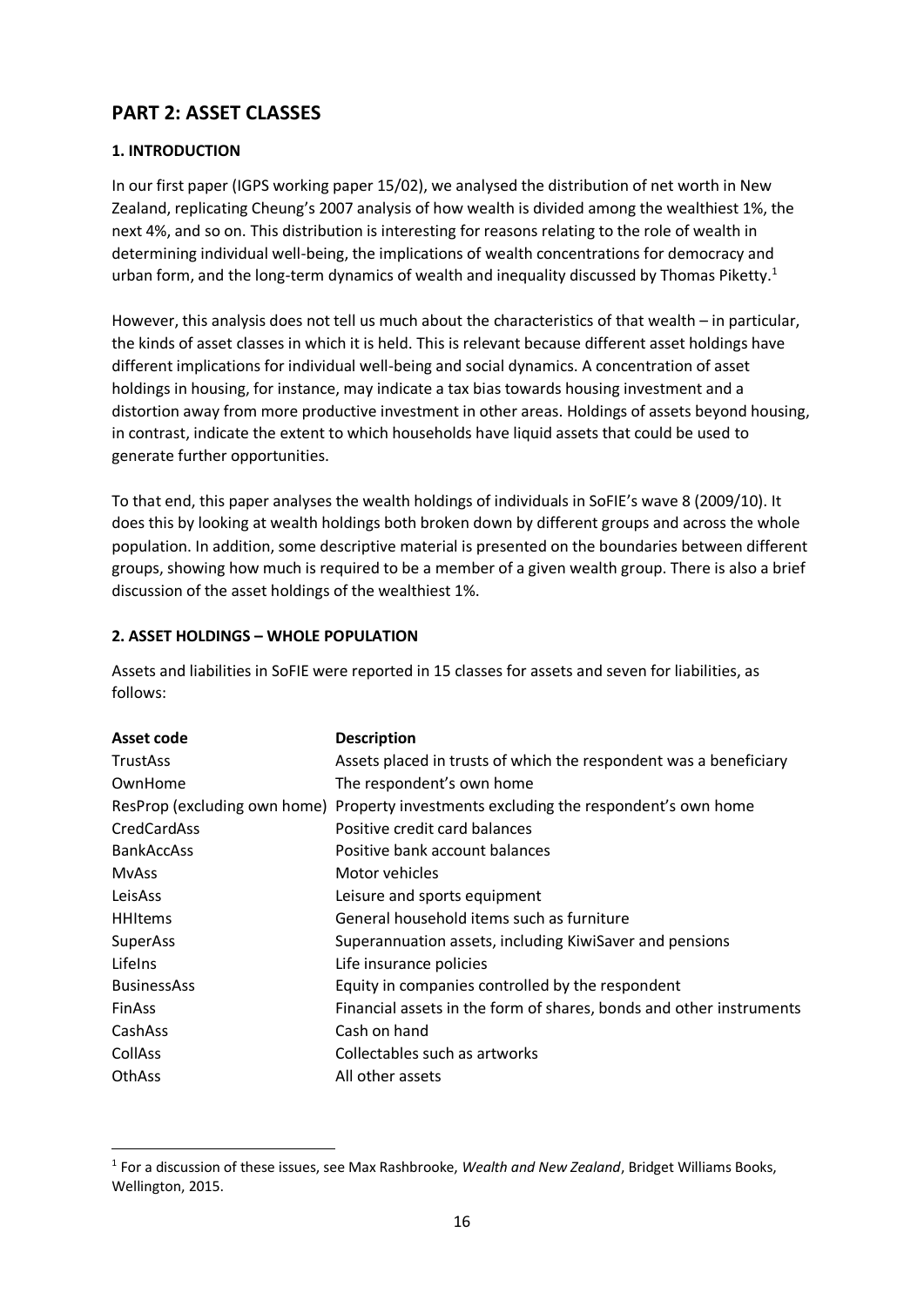| <b>Liability code</b> | <b>Description</b>                           |
|-----------------------|----------------------------------------------|
| MortDebt              | Mortgage debt                                |
| CredCardDebt          | Credit card debt                             |
| <b>BankAccDebt</b>    | <b>Bank overdrafts</b>                       |
| BankLoan              | Bank loans for purposes other than mortgages |
| StudLoan              | Student loan value                           |
| <b>HPDebt</b>         | Hire purchase debt                           |
| OtherDebt             | All other debts                              |
| <b>Summary code</b>   | <b>Description</b>                           |
| <b>TotalAss</b>       | Total assets                                 |
| TotalLiab             | <b>Total liabilities</b>                     |

Table 2.1 below shows how the net worth of the New Zealand population was divided among these different asset and liability classes in wave 8.

## **TABLE 2.1: ASSETS OF THE WHOLE POPULATION**

NetWorth Net Worth

| Code                 | <b>Mean</b><br>(5) | <b>Median</b><br>(\$) | Total (\$<br>million) | % of total |
|----------------------|--------------------|-----------------------|-----------------------|------------|
| <b>Assets</b>        |                    |                       |                       |            |
| <b>TrustAss</b>      | 21,700             | 0                     | 73,437                | 7.6        |
| OwnHome              | 103,300            | 0                     | 349,753               | 36.3       |
| ResProp_excl_OwnHome | 25,700             | 0                     | 87,056                | 9.0        |
| <b>CredCardAss</b>   | 0                  | 0                     | 35                    | 0.0        |
| <b>BankAccAss</b>    | 14,200             | 800                   | 48,001                | 5.0        |
| <b>MvAss</b>         | 6,800              | 3,000                 | 22,937                | 2.4        |
| LeisAss              | 3,000              | $\mathbf 0$           | 10,003                | 1.0        |
| <b>HHItems</b>       | 32,300             | 25,000                | 109,328               | 11.3       |
| SuperAss             | 5,800              | 0                     | 19,525                | 2.0        |
| Lifelns              | 7,500              | 0                     | 25,484                | 2.6        |
| <b>BusinessAss</b>   | 53,200             | 0                     | 180,165               | 18.7       |
| <b>FinAss</b>        | 9,300              | 0                     | 31,612                | 3.3        |
| CashAss              | $\mathbf 0$        | 0                     | 153                   | 0.0        |
| <b>CollAss</b>       | 900                | 0                     | 2,970                 | 0.3        |
| OthAss               | 900                | 0                     | 3,174                 | 0.3        |
| <b>Liabilities</b>   |                    |                       |                       |            |
| MortDebt             | 35,500             | 0                     | 120,253               | 81.2       |
| CredCardDebt         | 900                | 0                     | 3,164                 | 2.1        |
| <b>BankAccDebt</b>   | 1,800              | 0                     | 5,928                 | 4.0        |
| BankLoan             | 2,700              | 0                     | 9,111                 | 6.2        |
| StudLoan             | 2,100              | 0                     | 7,252                 | 4.9        |
| <b>HPDebt</b>        | 200                | 0                     | 715                   | 0.5        |
| OtherDebt            | 500                | 0                     | 1,626                 | 1.1        |
| <b>TotalAss</b>      | 284,700            | 153,800               | 963,630               | 100        |
| <b>TotalLiab</b>     | 43,700             | 3,000                 | 148,049               | 100        |
| <b>NetWorth</b>      | 240,900            | 95,000                | 815,581               | 100        |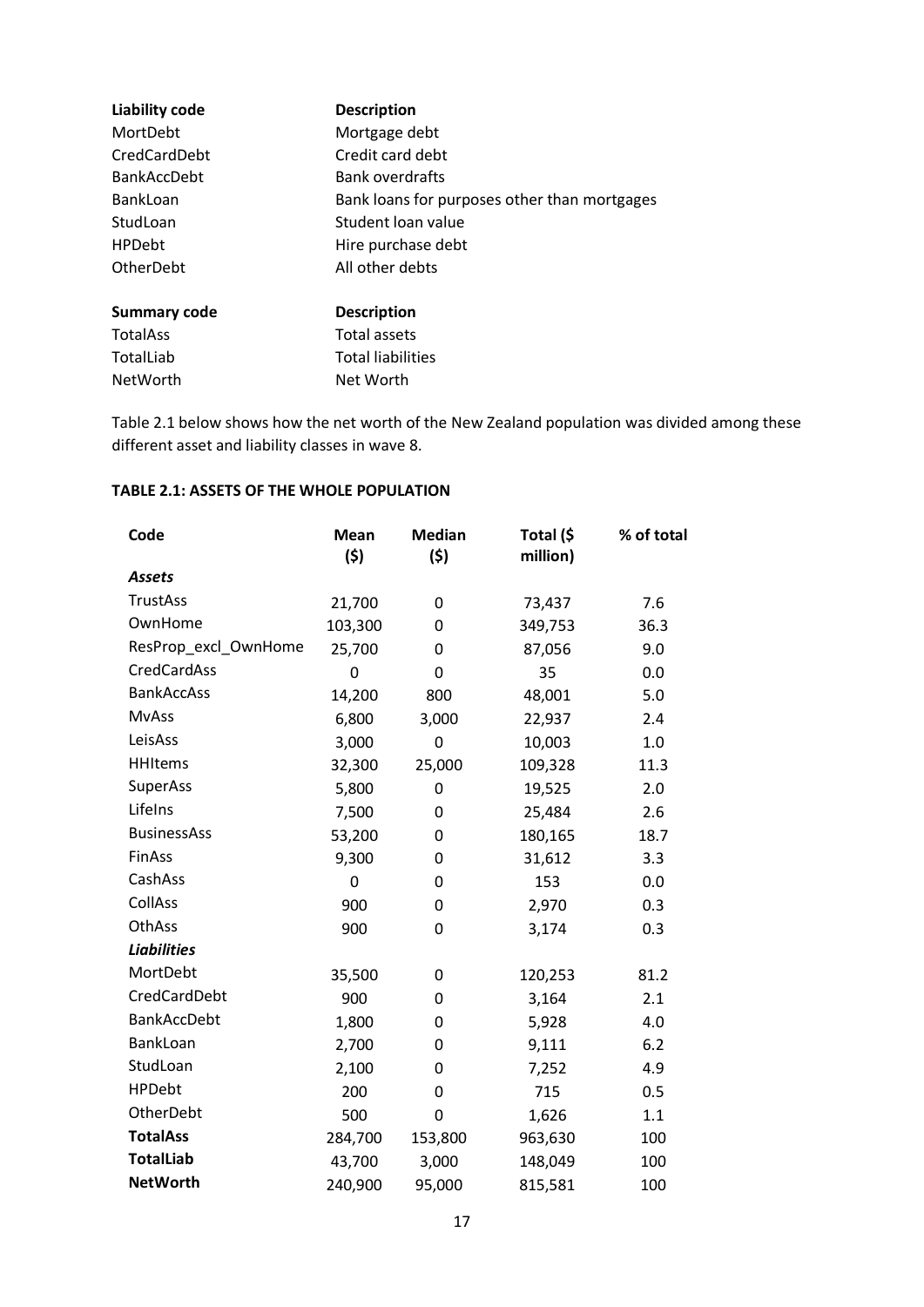For assets, the largest item by far is the respondent's own home, making up 36.3% of all gross assets. Combined with other investment in housing (9%), property makes up just over 45% of all assets. This is very close to the figure given in a similar survey in 2001, the Household Savings Survey (HSS), where property made up 46% of assets.<sup>2</sup> It is considerably larger than investment in the next largest class, business assets, which make up 18.7%, or in financial assets, at 3.3%.

This could be taken as supporting the arguments that New Zealanders over-invest in property, at the expense of investments regarded as being more productive, that is, contributing more to GDP growth.<sup>3</sup> However, analysis of previous SoFIE data by Trinh Le et al argued that such levels of property investment were not unusual by international standards. 4

Other than general household assets (11.3%), the only other notable asset class is wealth held in trusts, at 7.6%. This is noteworthy because of long-standing concerns that trusts may be used to avoid tax or otherwise circumvent the law.<sup>5</sup> The figure for wealth held in trusts, \$73 billion, is lower than that reported in the HSS (\$93 billion), but trust wealth is relatively difficult to estimate, and such figures should be treated with some caution.

When it comes to liabilities, mortgage debt is by far the largest category, at 81.2%. Again, this is line with the HSS, and is to be expected, given the dominance of property as an asset class.

## **3. ASSET HOLDINGS – BREAKDOWN**

Wealth holdings matter both for individuals and for society as a whole. Conceptually, while income allows individuals to make ends meet day-to-day or week-to-week, wealth allows for longer-term planning. Asset ownership allows individuals the security to plan for the future, confident that they have something to borrow against or use to ride out periods of low income. Asset ownership also provides people with a 'stake' in society, an effect seen, for instance, in the way that house owners are more committed to their local communities than renters.<sup>6</sup>

At the social level, given the above arguments, it may be of concern if wealth – and ownership of particular types of asset – is highly concentrated at one end of the spectrum. Concentrations of wealth may also lead to some groups having greater influence on politics than others, and to neighbourhoods becoming increasingly stratified by wealth. Finally, ideas of a 'stakeholder society', in which ownership of the economy is believed to be widely shared, are sometimes invoked, for instance in support of policies such as the recent sell-off of stakes in New Zealand's power companies. For that reason it is worth looking at how widely ownership of some asset classes is distributed.

1

<sup>2</sup> Rashbrooke, *Wealth and New Zealand*, p.59.

<sup>&</sup>lt;sup>3</sup> For arguments of this kind, see, for instance, Gareth Morgan, 'New Zealand Income Tax: Unfair and favours the rich', Morgan Foundation, Wellington, June 2016, available at: http://morganfoundation.org.nz/wpcontent/uploads/2016/06/CCIT\_V16.pdf (accessed 27 June 2016).

<sup>4</sup> Trinh Le, John Gibson and Steven Stillman, 'Household Wealth and Saving in New Zealand: Evidence from the Longitudinal Survey of Family, Income and Employment', Motu Working Paper 10-06, Wellington, September 2010, p.8.

<sup>5</sup> Rashbrooke, *Wealth and New Zealand,* pp.73-74.

<sup>6</sup> Ibid., pp.22-25.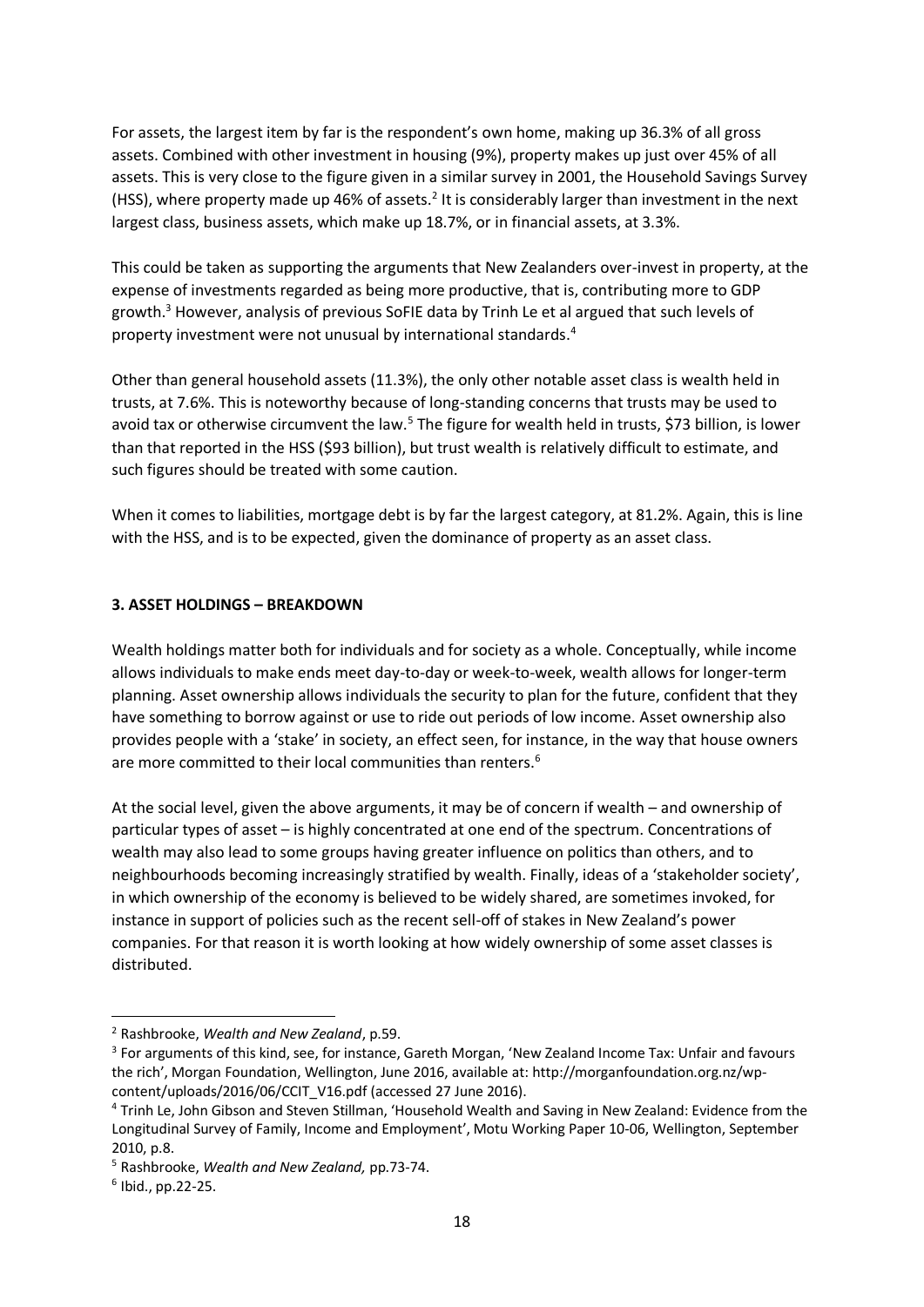## **The net worth deciles**

For this analysis, the population is divided into deciles (groups of ten) by net worth, with characteristics as set out in Table 2.2, which for each decile gives the mean and median value, the total net worth, and the net worth of the individual at the upper and lower bound. The latter figures show how much is needed for an individual to gain entry to a given decile. Figures are not available in some categories because of Statistics New Zealand data restrictions, as publishing these figures could compromise the privacy of individuals who took part in SoFIE.

| <b>Decile</b> | Mean      | <b>Median</b> | <b>Minimum</b> | <b>Maximu</b><br>m | <b>Total net worth</b> |
|---------------|-----------|---------------|----------------|--------------------|------------------------|
| 1             | $-23,000$ | $-6,500$      |                |                    | $-7,871,472,922$       |
| 2             | 3,200     | 3,000         |                | 6,300              | 1,057,312,420          |
| 3             | 12,300    | 11,700        | 6,300          | 20,000             | 4,168,483,760          |
| 4             | 32,000    | 31,600        | 20,000         | 46,500             | 10,851,799,283         |
| 5             | 68,700    | 67,500        | 46,600         | 95,000             | 23,210,963,311         |
| 6             | 124,800   | 124,200       | 95,100         | 157,700            | 42,237,654,088         |
| 7             | 193,600   | 192,500       | 157,700        | 232,600            | 65,543,699,671         |
| 8             | 280,600   | 279,800       | 232,600        | 334,000            | 94,973,768,669         |
| 9             |           |               |                |                    | 144,936,414,29         |
|               | 428,300   | 420,500       | 334,100        | 552,800            | 5                      |
| 10            |           |               |                |                    | 436,471,879,50         |
|               | 1,289,700 | 850,500       | 552,800        |                    | 6                      |

#### **TABLE 2.2: THE NET WORTH DECILES – BOUNDARIES AND AVERAGES**

As Figure 2.1 below demonstrates, decile 1 is in net debt; after that mean net worth increases steadily across the spectrum before increasing sharply for the wealthiest decile.



## **Figure 2.1**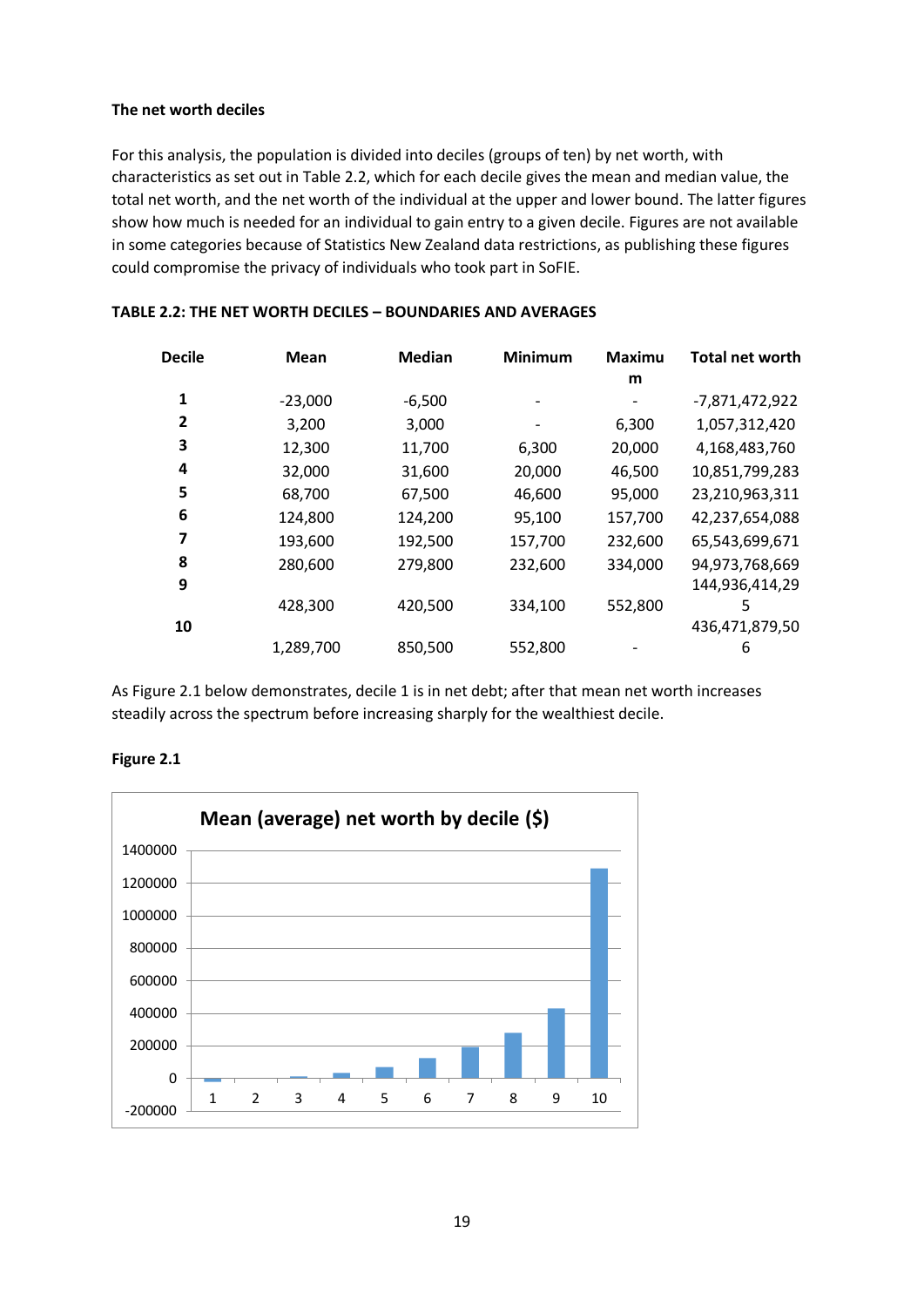#### **How different asset classes are distributed across the deciles**

Many of the asset class distributions match the pattern for overall wealth. Trust assets, for instance, are strongly concentrated among the wealthiest decile, which has a mean trust ownership of \$155,000 and a total trust wealth of \$52.6 billion.



## **Figure 2.2**

Cash in the bank (Figure 2.3) follows a similar pattern, with negligible amounts for the poorer deciles, figures in the single thousands for the middle deciles, and a mean of \$69,000 for decile 10. So too do the figures for collectables such as artworks (Figure 2.4), which, given their relatively small proportion of total wealth, are presented as totals for each decile rather than means, as is done for the other asset classes. The poorer deciles have virtually no collectables, whereas the wealthiest decile have \$1.5 billion in this category between them.



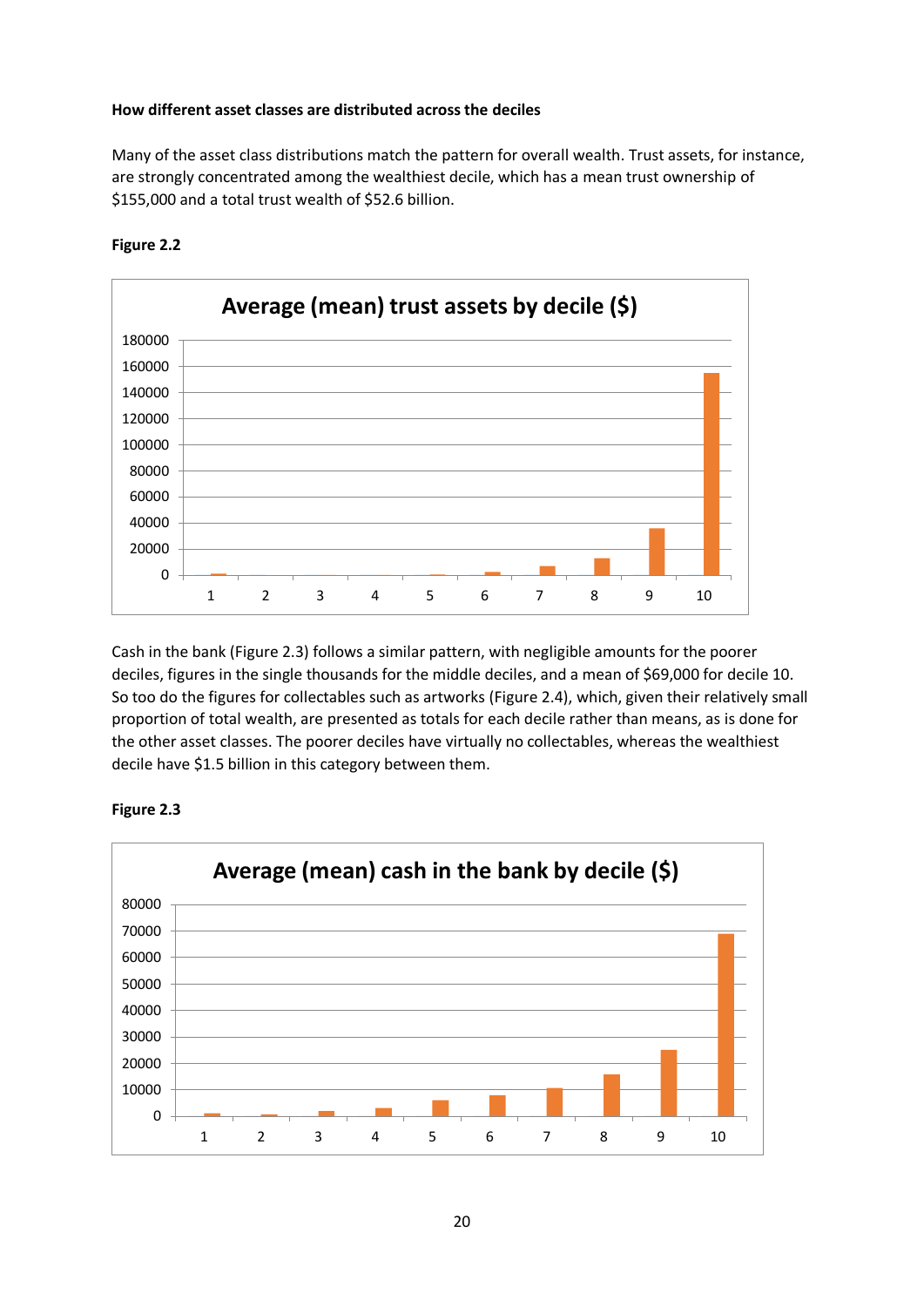



However, not all kinds of assets are distributed in the same pattern. Housing wealth displays differing characteristics: own-home wealth is slightly more evenly distributed than other assets, reflecting the fact that home ownership is still relatively widespread (although falling in recent years); but significant ownership of rental and investment property is very much the preserve of the wealthiest 10%.

![](_page_20_Figure_3.jpeg)

**Figure 2.5**

Business and financial assets are perhaps the most concentrated of all, however. Business assets, as Figure 2.5 shows, are highly concentrated in decile 10, where the mean value of \$466,000 is ten times greater than that of the nearest decile. These assets are equity stakes in companies owned by the individual respondent. These figures may indicate that, despite high levels of small business ownership in New Zealand, significant wealth is generated only by a very small number of businesses. Financial assets, meanwhile, are investments – such as shares, bonds and other financial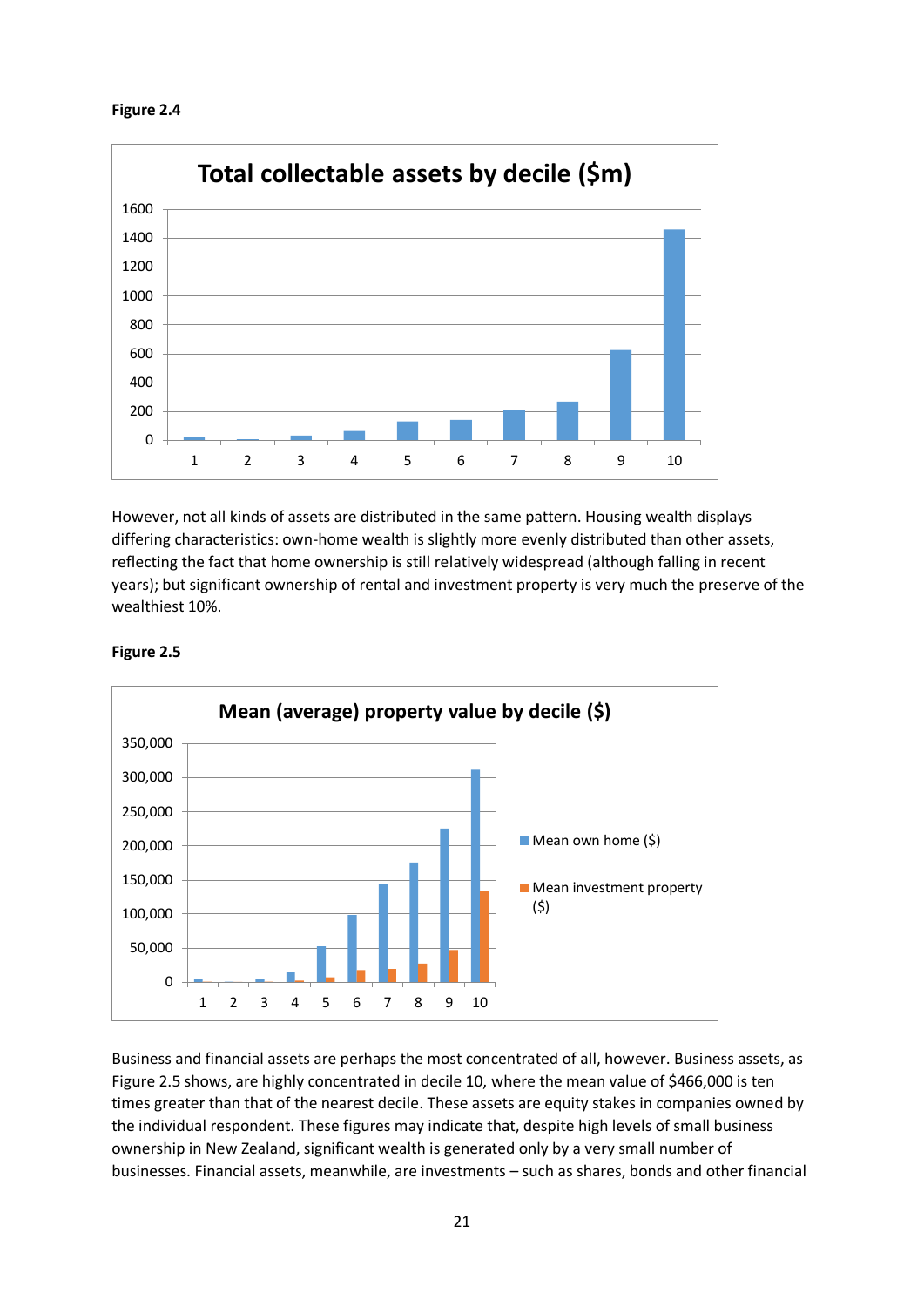instruments – in companies and other organisations not majority owned by the individual. They too are concentrated among the wealthiest decile, suggesting that, contrary to claims about the ownership society, significant share ownership is also relatively limited in its extent.

![](_page_21_Figure_1.jpeg)

#### **Figure 2.6**

When it comes to liabilities, the patterns are strikingly different: liabilities do not increase steadily, let alone exponentially, with net worth. This partly explains why net worth increases so strongly across the spectrum. As Figure 2.6 shows, mean mortgage debt varies unpredictably across the deciles, with relatively little to distinguish decile 5 from decile 10, although deciles 2-4 have noticeably less in mortgage debt, perhaps reflecting falling home ownership in these classes as housing becomes increasingly expensive. The presence of relatively high mortgage debt in decile 1 indicates that this decile may not be conventionally 'poor', as would be the case of decile 1 for income; some of its members may be high income earners borrowing large sums to buy a home.

![](_page_21_Figure_4.jpeg)

![](_page_21_Figure_5.jpeg)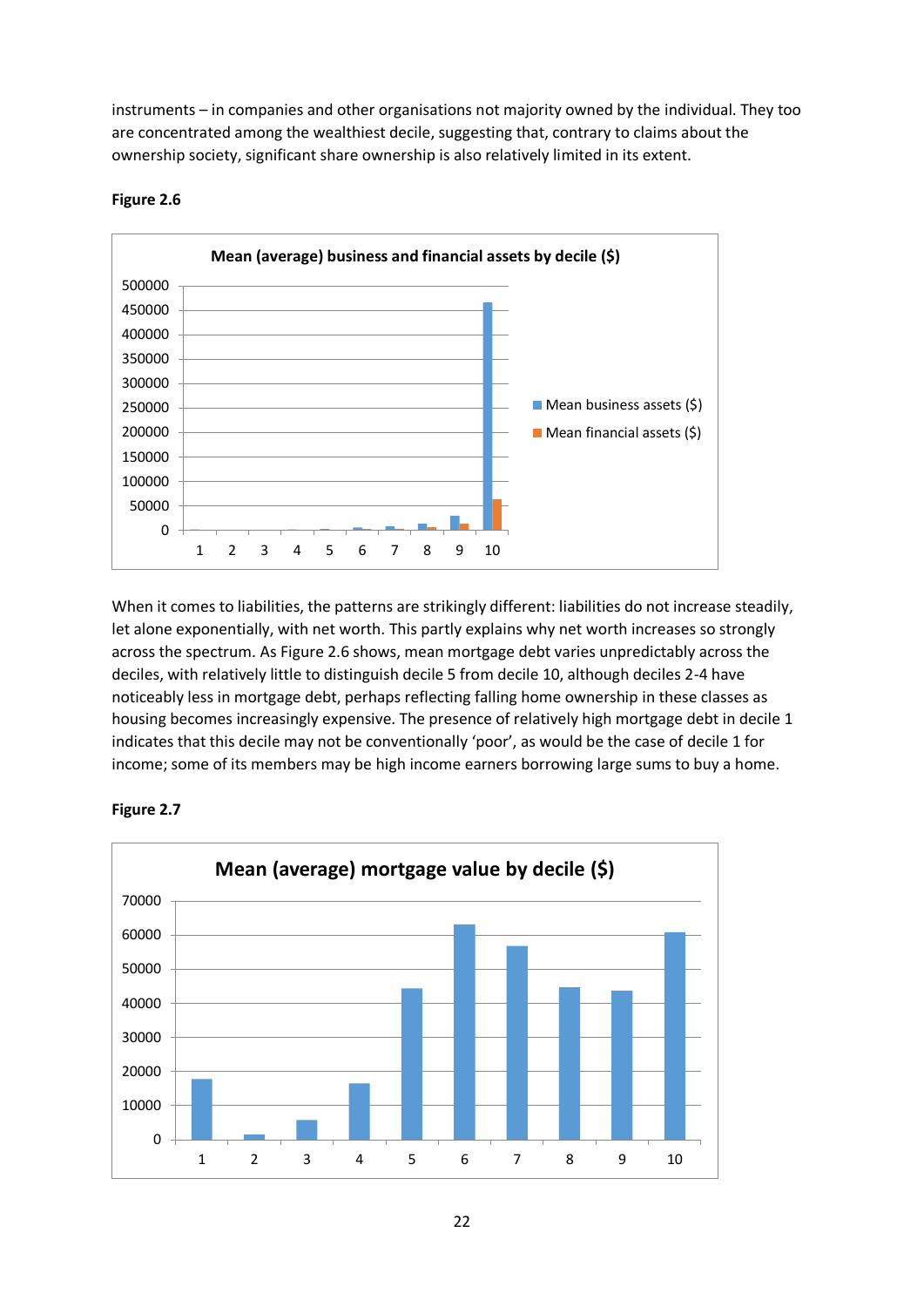Two final liabilities charts present a yet more complex picture. Looking at credit card, bank overdraft, and loan values together (Figure 2.8), we see no clear pattern. Mean credit card debt is evenly distributed across the deciles, and in any case makes up just 2.1% of all liabilities (see above). Overdrafts and bank loans show no particular pattern, though they are more significant for deciles 9 and 10 respectively. In Figure 2.9, meanwhile, we see that while hire purchase debt is fairly evenly distributed, student loan debt is highly concentrated in the poorest decile.

![](_page_22_Figure_1.jpeg)

![](_page_22_Figure_2.jpeg)

![](_page_22_Figure_3.jpeg)

![](_page_22_Figure_4.jpeg)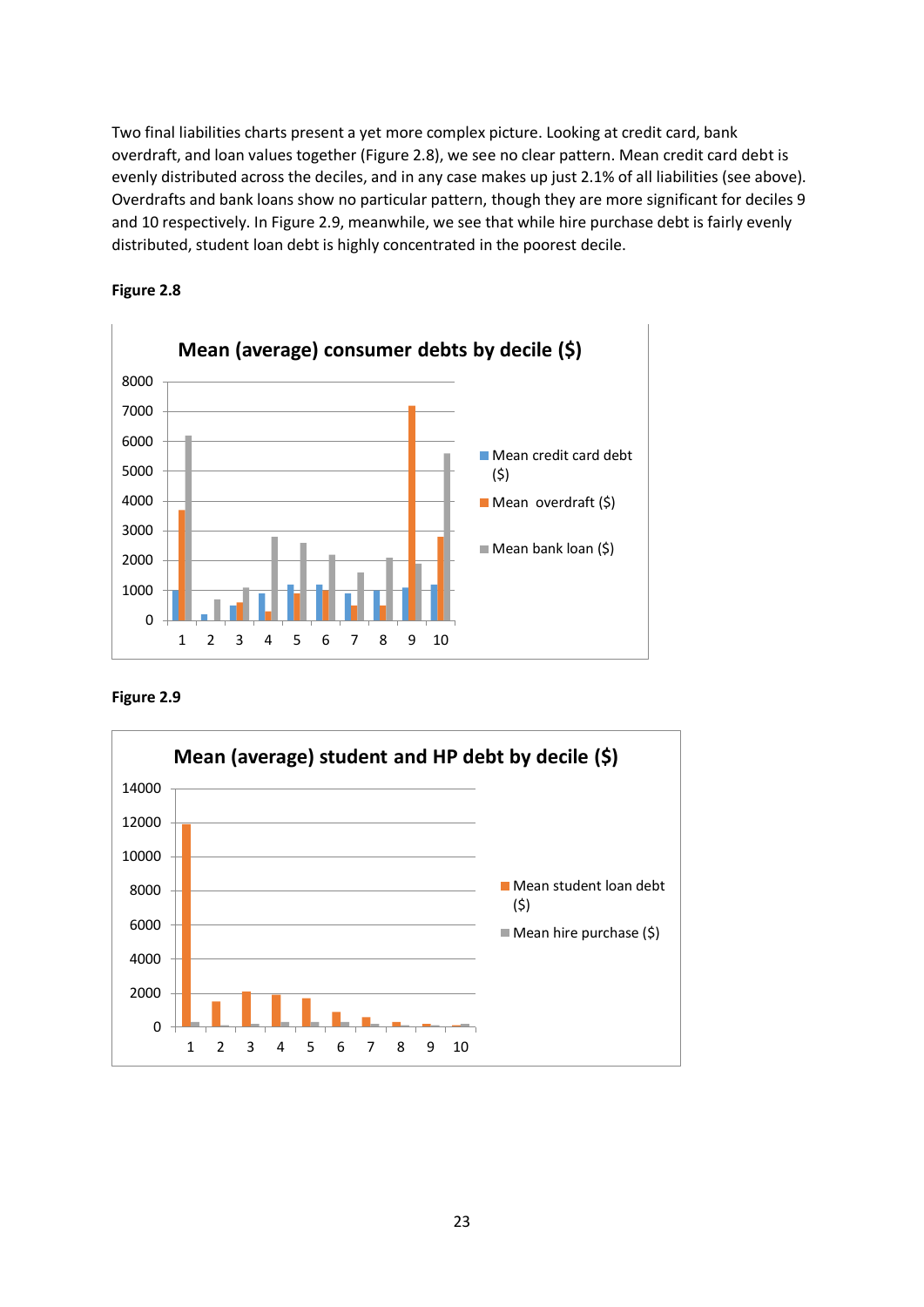## **4. WEALTH AND POVERTY**

Another method of analysing wealth inequality is to contrast the fortunes of the poorest and wealthiest SoFIE respondents. This can be done by looking at the asset and wealth profile of the poorest decile and of the wealthiest 1%, which we have not previously looked at in detail. (This 1% sits within decile 10, and its figures are therefore a subset of those for that decile.) Their contrasting profiles are presented below in Table 2.3. These two groups are not directly comparable, as one represents one-hundredth of the population and the other represents one-tenth. Nonetheless it is instructive to consider how asset holdings vary at the opposite ends of the spectrum and draw some broad conclusions.

## **Table 2.3**

#### **The wealth of the wealthiest 1%**

| <b>Type</b>              | Mean (\$) | Median (\$) | Total (\$m) |
|--------------------------|-----------|-------------|-------------|
| <b>Assets</b>            |           |             |             |
| <b>Trusts</b>            | 514,500   | 0           | 17,508      |
| Own home                 | 473,100   | 150,000     | 16,101      |
| Property (other)         | 246,100   | 0           | 8,376       |
| Credit card              | 0         | 0           | 0           |
| <b>Bank account</b>      | 162,400   | 6,600       | 5,526       |
| Motor vehicles           | 22,900    | 15,000      | 779         |
| Leisure items            | 40,900    | 1,000       | 1,392       |
| Household items          | 91,400    | 56,300      | 3,110       |
| Superannuation           | 11,700    | 0           | 398         |
| Life insurance           | 42,100    | 0           | 1,431       |
| <b>Business assets</b>   | 2,670,300 | 2,000,000   | 90,877      |
| <b>Financial assets</b>  | 171,000   | 0           | 5,819       |
| Cash                     | 300       | 0           | 11          |
| Collectables             | 10,400    | 0           | 356         |
| Other assets             | 34,700    | 0           | 1,180       |
| <b>Liabilities</b>       |           |             |             |
| Mortgage                 | 138,900   | 0           | 4,728       |
| Credit card debt         | 1,200     | 0           | 40          |
| Overdraft                | 7,600     | 0           | 257         |
| <b>Bank loan</b>         | 6,200     | 0           | 213         |
| <b>Student loan</b>      | 0         | 0           | 0           |
| Hire purchase            | 0         | 0           | 2           |
| Other debt               | 0         | 0           | $\mathbf 0$ |
| <b>Total assets</b>      | 4,491,700 | 3,412,000   | 152,864     |
| <b>Total liabilities</b> | 154,000   | 1,000       | 5,240       |
| <b>Total net worth</b>   | 4,337,800 | 3,335,300   | 147,624     |

#### **The wealth of the poorest tenth**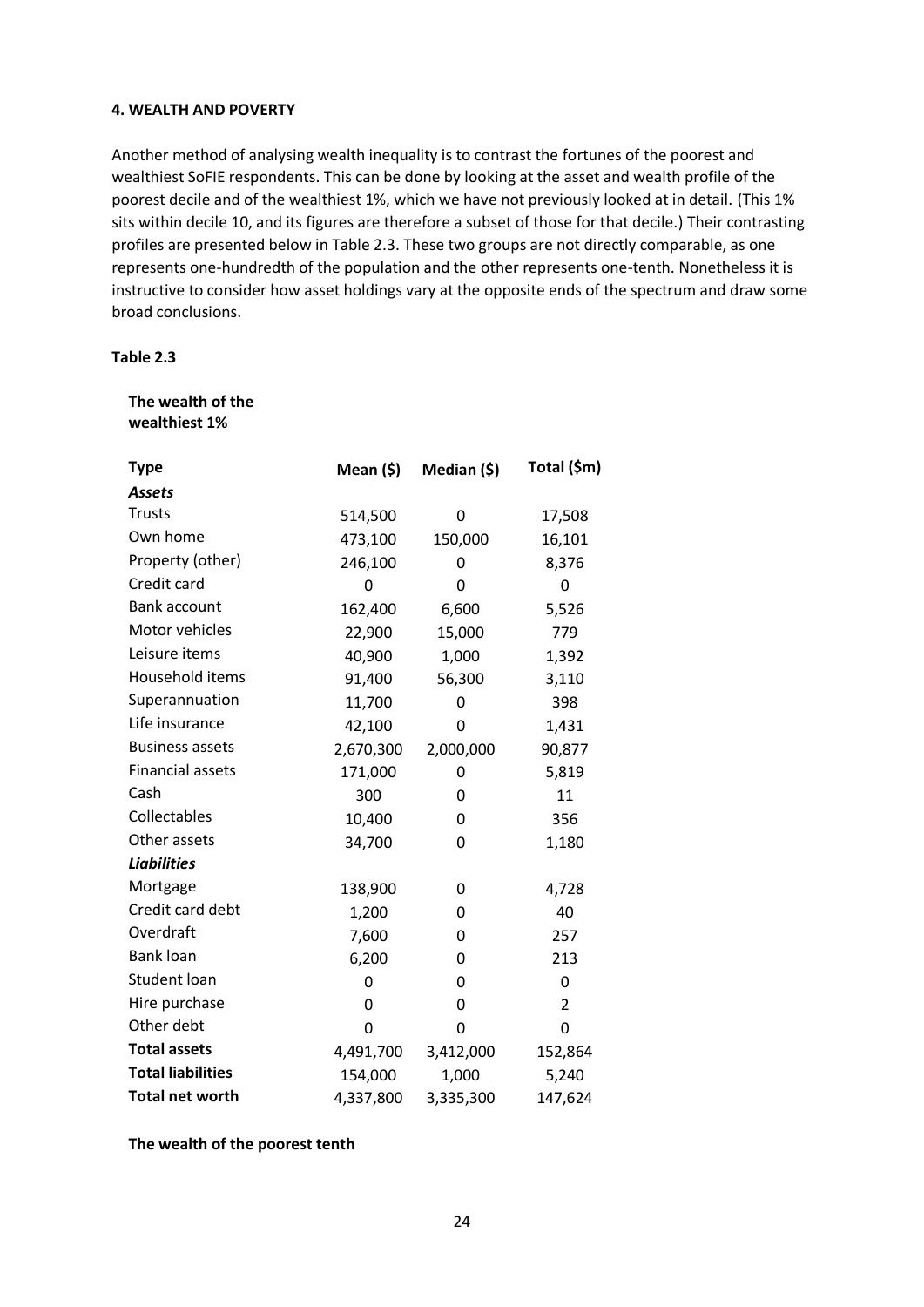| Type                     | Mean (\$) | Median (\$) | Total (\$m) |
|--------------------------|-----------|-------------|-------------|
| <b>Assets</b>            |           |             |             |
| <b>Trusts</b>            | 1,400     | 0           | 479         |
| Own home                 | 4,500     | 0           | 1,528       |
| Property (other)         | 700       | 0           | 226         |
| Credit card              | 0         | 0           | 0           |
| Bank account             | 1,200     | 0           | 401         |
| Motor vehicles           | 1,900     | 0           | 660         |
| Leisure items            | 600       | 0           | 221         |
| Household items          | 7,200     | 2,000       | 2,473       |
| Superannuation           | 800       | 0           | 278         |
| Life insurance           | 0         | 0           | 7           |
| <b>Business assets</b>   | 2,100     | 0           | 723         |
| <b>Financial assets</b>  | 400       | 0           | 128         |
| Cash                     | 0         | 0           | 6           |
| Collectables             | 100       | 0           | 25          |
| Other assets             | 0         | 0           | 14          |
| <b>Liabilities</b>       |           |             |             |
| Mortgage                 | 17,800    | 0           | 6,101       |
| Credit card debt         | 1,000     | 0           | 356         |
| Overdraft                | 3,700     | 0           | 1,262       |
| <b>Bank loan</b>         | 6,200     | 0           | 2,132       |
| <b>Student loan</b>      | 11,900    | 7,000       | 4,076       |
| Hire purchase            | 300       | 0           | 113         |
| Other debt               | 2,900     | 0           | 1,000       |
| <b>Total assets</b>      | 21,000    | 5,000       | 7,168       |
| <b>Total liabilities</b> | 44,000    | 14,600      | 15,040      |
| <b>Total net worth</b>   | $-23,000$ | $-6,500$    | $-7,871$    |

The mean assets of the wealthiest 1% are dominated by business assets, which at \$2.67 million make up more than half the total, an extension of the concentration seen among decile 10. Also noticeable are high levels of trust assets (a mean of \$514,000), own home wealth (\$473,000), financial assets (\$171,000) and cash in the bank (\$162,000). These contribute to total gross assets of nearly \$4.5 million. In contrast, liabilities are relatively low: around \$150,000, almost all of it in mortgages. As a result, mean net worth is \$4.3 million.

In contrast, the poorest decile's register is dominated by debt. Its total liabilities are over \$15 billion, and its overall net worth position is -\$7.9 billion. However, as discussed above, this does not imply that every member of this decile is poor in the sense of popular discourse – that is, experiencing a severely substandard way of life. The decile has nearly \$1.8 billion in housing assets, albeit matched with \$6.1 billion in mortgage debt, and \$480 million in trust assets. Some \$2.5 billion in household assets and other wealth adds up to \$7.2 billion in total gross assets.

In addition, the second largest class of debt is in student loans (\$4 billion). While student loan debt can have negative effects on its possessors, it is also true that those with tertiary qualifications can expect to earn significantly more over their lifetimes than those without. These people are, therefore, less likely to remain lifetime poor or in debt, though some of course will. Some of this